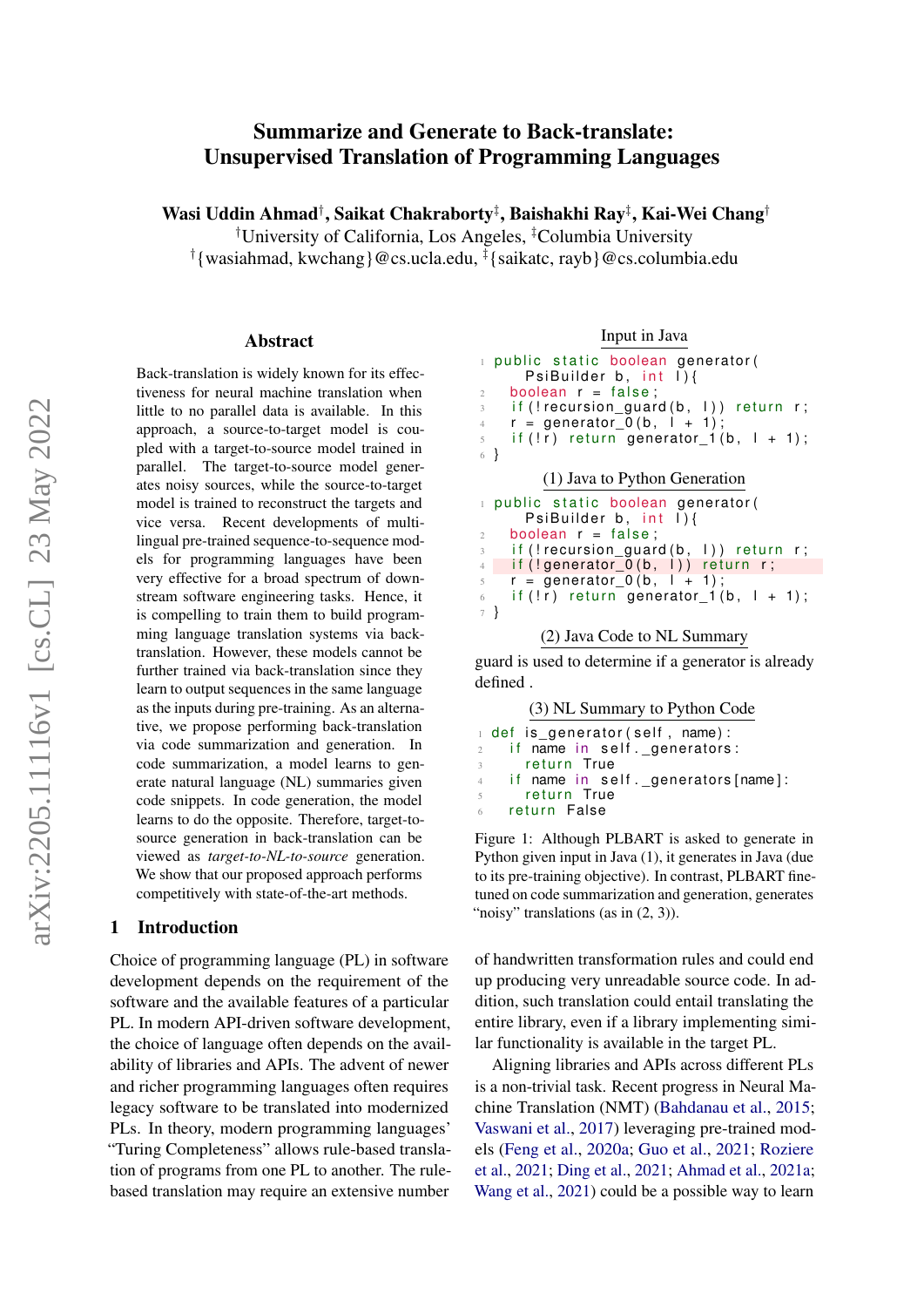<span id="page-1-2"></span><span id="page-1-0"></span>

<span id="page-1-1"></span>

Figure 2: T-SNE plot of function embeddings of Java and Python functions. Figure [2a](#page-1-0) shows the embedding generated by PLBART model. Figure [2b](#page-1-1) are the generated embedding when the PLBART is finetuned to jointly summarize code to NL and generate code from NL (PLBART +  $S\&G$ ). While PLBART clusters programs from each individual PLs, same program in different PLs are brought closer to each other by PLBART +  $S\&G$ .

the alignment between PLs and translate source code across languages.

A significant challenge in supervised learning for NMT is the need for large-scale parallel corpora. For instance, if we are planning to train a translator for Java to Python translation, we need a considerable number of the same program (*i.e.*, exhibiting the same semantic behavior) in both the languages. Availability of such parallel datasets is a vital challenge in programming language translation [\(Chen](#page-8-5) [et al.,](#page-8-5) [2018\)](#page-8-5). Back-Translation (BT) [\(Edunov et al.,](#page-8-6) [2018;](#page-8-6) [Lachaux et al.,](#page-9-0) [2020\)](#page-9-0) is a clever way to learn alignments across different languages. While BT demonstrates success in NMT, those require either (i.) small (perhaps noisy) parallel datasets or (ii.) a model with some capacity of cross-lingual generation - to kickstart the BT-based learning process.

In this research, we investigate the suitability of multilingual Pre-trained Sequence-to-Sequence Model (PSM) (*e.g.*, PLBART [\(Ahmad et al.,](#page-8-4) [2021a\)](#page-8-4)) for unsupervised programming language translation via BT. In particular, we assume a use case scenario, where there is *no* parallel data available. Without much of a surprise, we empirically found that, while these PSMs are good at generating code in each language, they exhibit very little to no knowledge about the cross-lingual generation since such PSMs are typically trained to reconstruct code sequences from noisy inputs. For example, when we provide the input code in Figure [1](#page-0-0) to PLBART and ask to generate Python code without any training, it generates a slight variation of the input Java code, showing its lack of knowledge about cross-lingual generation.

To endow such PSMs with knowledge about cross-lingual generation, we propose the usage of a third language (*i.e.*, English). Since a large quantity of monolingual code corpora comes with documentation, which supposedly describes what the source code is doing, we train a Summarize-and-Generate  $(S\&G)$  model that can generate pseudo-parallel code sequences. Figure [1](#page-0-0) shows PLBART's behavior when it is further trained via  $S\&G$ . First, given the Java code, it generates a NL summary (figure [1-](#page-0-0)2), and subsequently generates Python Code (figure [1-](#page-0-0)3). We empirically show that, even if such  $S\&G$  model generates noisy parallel sequences, it allows us to employ PSMs in the BT-based training to learn programming language translation.

In summary, we present a Summarize-and-Generate  $(S\&G)$  based approach to enable unsupervised program translation training of PLBART via Back-Translation (BT). Experiment results show that our proposed approach makes PLBART trainable via BT and performs competitively with stateof-the-art program translation models.<sup>1</sup>

### 2 Motivation

Recent years saw several Pre-trained Sequenceto-Sequence models (PSM) [\(Ahmad et al.,](#page-8-4) [2021a;](#page-8-4) [Wang et al.,](#page-10-2) [2021\)](#page-10-2). These models are pre-trained on hundreds of Gigabytes of source code. Thus, we are motivated to investigate their adoption in learning program translation via back-translation in this work. To understand such feasibility, we investigate the program representations generated by the PSM. As a case study, we chose PLBART [\(Ahmad](#page-8-4) [et al.,](#page-8-4) [2021a\)](#page-8-4) and evaluated its multilingual embeddings as suggested in [Artetxe and Schwenk](#page-8-7) [\(2019\)](#page-8-7). We find the parallel Java function for each of the

<sup>&</sup>lt;sup>1</sup>We have made our code publicly available at  $https:$ [//github.com/wasiahmad/SumGenToBT](https://github.com/wasiahmad/SumGenToBT).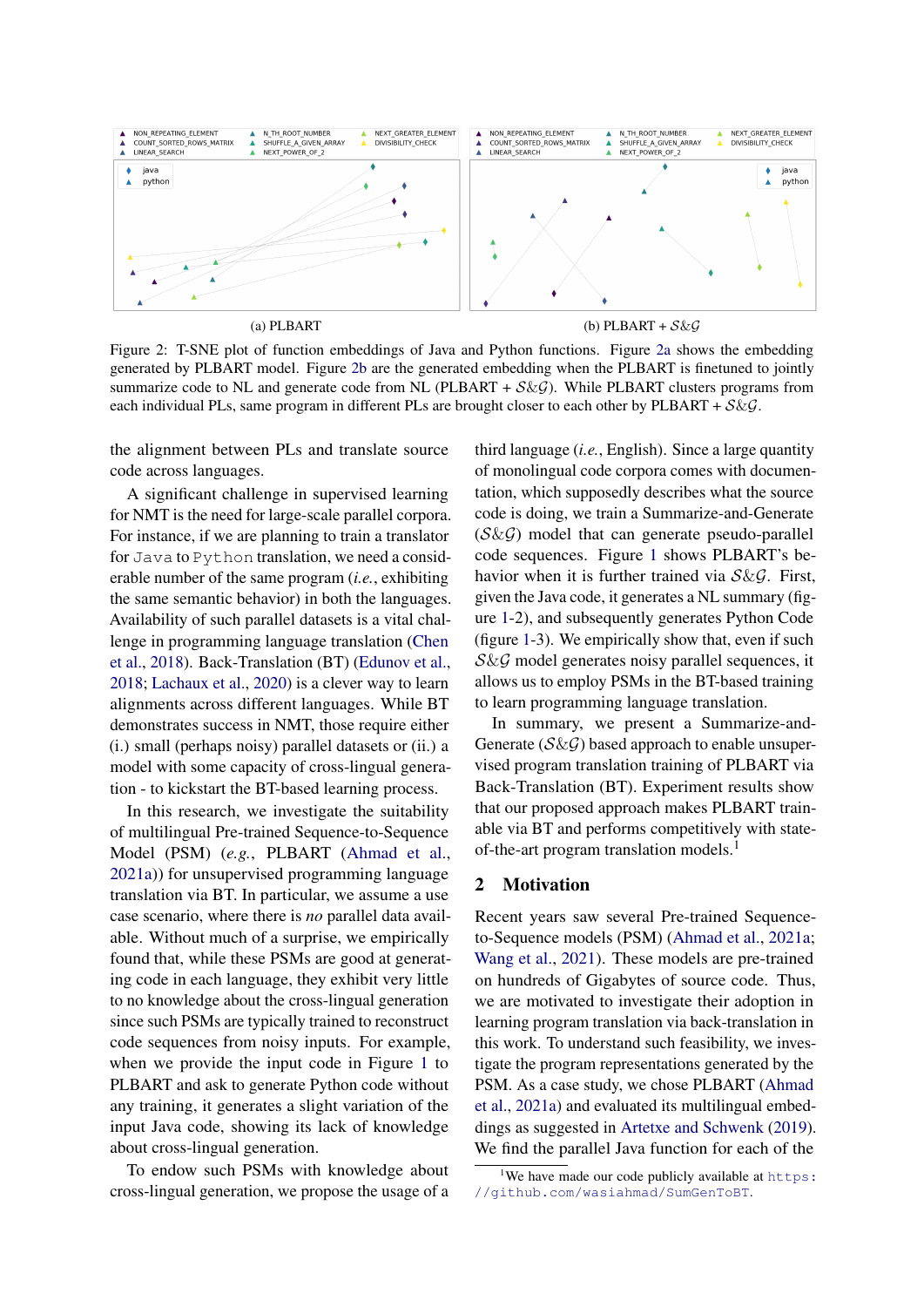948 Python functions using the parallel dataset proposed in [Lachaux et al.](#page-9-0) [\(2020\)](#page-9-0). We find the nearest neighbor using cosine similarity between function embeddings and calculate the error rate. Unsurprisingly, PLBART performs poorly in function retrieval with an 87.5% error rate.

In comparison, we fine-tune PLBART jointly on code summarization and generation in Java and Python. Repeating the experiment of function retrieval, we find fine-tuned PLBART's error rate drops to 23.7%. To visually illustrate the embeddings produced by PLBART and its fine-tuned variant, we provide a T-SNE plot of 8 sample functions' embedding in Figure [2.](#page-1-2) We see the functions that belong to the same language are clustered together while the same functions in two different languages are far apart from each other (see Figure [2a\)](#page-1-0).

In contrast, the fine-tuned PLBART breaks up the intra-language clusters and brings functions in different languages close to each other in the embedding space (see Figure [2b\)](#page-1-1). These results motivate us to initialize the translation models with fine-tuned PLBART on code summarization and generation for back-translation as it learned some alignment across programming languages.

## 3 Approach

Sequence-to-sequence models, such as PLBART [\(Ahmad et al.,](#page-8-4) [2021a\)](#page-8-4), CodeT5 [\(Wang et al.,](#page-10-2) [2021\)](#page-10-2), map source code sequences into a shared multilingual space by pre-training on multiple programming languages jointly using unlabeled data (*e.g.*, source code from Github). The pre-training objective of these models is either denoising autoencoding (DAE) or fill-in-the-blank, where the models reconstruct the original code snippet or predict the missing code tokens given a corrupted code snippet. Although pre-trained jointly on many languages, these models only learn to generate in the same language as input. As a result, these models are not trainable via back-translation (BT) to learn programming language translation in an unsupervised fashion. As an alternative, we propose translating to and from natural language to perform back-translation between two programming languages. We refer to translating to and from natural language as code summarization and code generation, respectively. Our proposal is motivated based on the availability of *bimodal* data, source code, and their summaries that are used to train code summarization and generation models.

#### 3.1 Code Summarization and Generation

Source code documentation (*e.g.,* docstring or comment) written by software developers are available along with source code on a large scale. Such documentation has been the key source to form source code summarization datasets [\(Wan et al.,](#page-10-3) [2018;](#page-10-3) [Hu et al.,](#page-9-1) [2018;](#page-9-1) [LeClair and McMillan,](#page-9-2) [2019;](#page-9-2) [Hu](#page-9-3)[sain et al.,](#page-9-3) [2019\)](#page-9-3). These datasets are also utilized in natural language (NL) to code generation studies [\(Parvez et al.,](#page-9-4) [2021\)](#page-9-4). It is tangible that we can use a code summarization and generation model to translate programming languages. Such a model would first generate an NL summary from code in the source language and then generate code in the target language from the previously generated NL summary. As we show in the evaluation, such an approach does not work well in practice (see table [2\)](#page-6-0); however, code summarization and generation models are viable proxies to generate noisy translations. This enables us to train PLBART, to begin with generating noisy translations and further learn to improve in a self-supervised fashion when trained via back-translation. Formally, we jointly train PLBART in a supervised setting to learn code summarization  $(S)$  and generation  $(G)$ :

<span id="page-2-0"></span>
$$
S = TRAIN^{\text{Code} \rightarrow \text{Summary}} (\mathcal{P}_{c,s})
$$
  

$$
\mathcal{G} = TRAIN^{\text{Summary} \rightarrow \text{Code}} (\mathcal{P}_{c,s})
$$
 (1)

where  $\mathcal{P}_{c,s}$  is estimated using the code-to-text benchmark from CodeXGlue [\(Lu et al.,](#page-9-5) [2021\)](#page-9-5). We follow [Tang et al.](#page-10-4) [\(2021\)](#page-10-4) to perform multilingual fine-tuning of PLBART (in Java and Python) to learn  $S$  and  $G$ .

#### 3.2 Back-translation

Back-translation (BT) is one of the most popular ways for unsupervised machine translation [\(Artetxe](#page-8-8) [et al.,](#page-8-8) [2018b;](#page-8-8) [Lample et al.,](#page-9-6) [2018a](#page-9-6)[,b\)](#page-9-7). In this approach, we leverage monolingual data in an unsupervised fashion. BT jointly trains a source-totarget model coupled with a backward target-tosource model. The target-to-source model translates target sequences into the source language, producing noisy sources corresponding to the ground truth target sequences. The source-to-target model is then trained to generate the targets from the noisy sources and vice versa. The two models are trained in parallel until convergence. This training procedure is widely known as *online back-translation* and the focus of this work.

Back-translation uses a target-to-source model to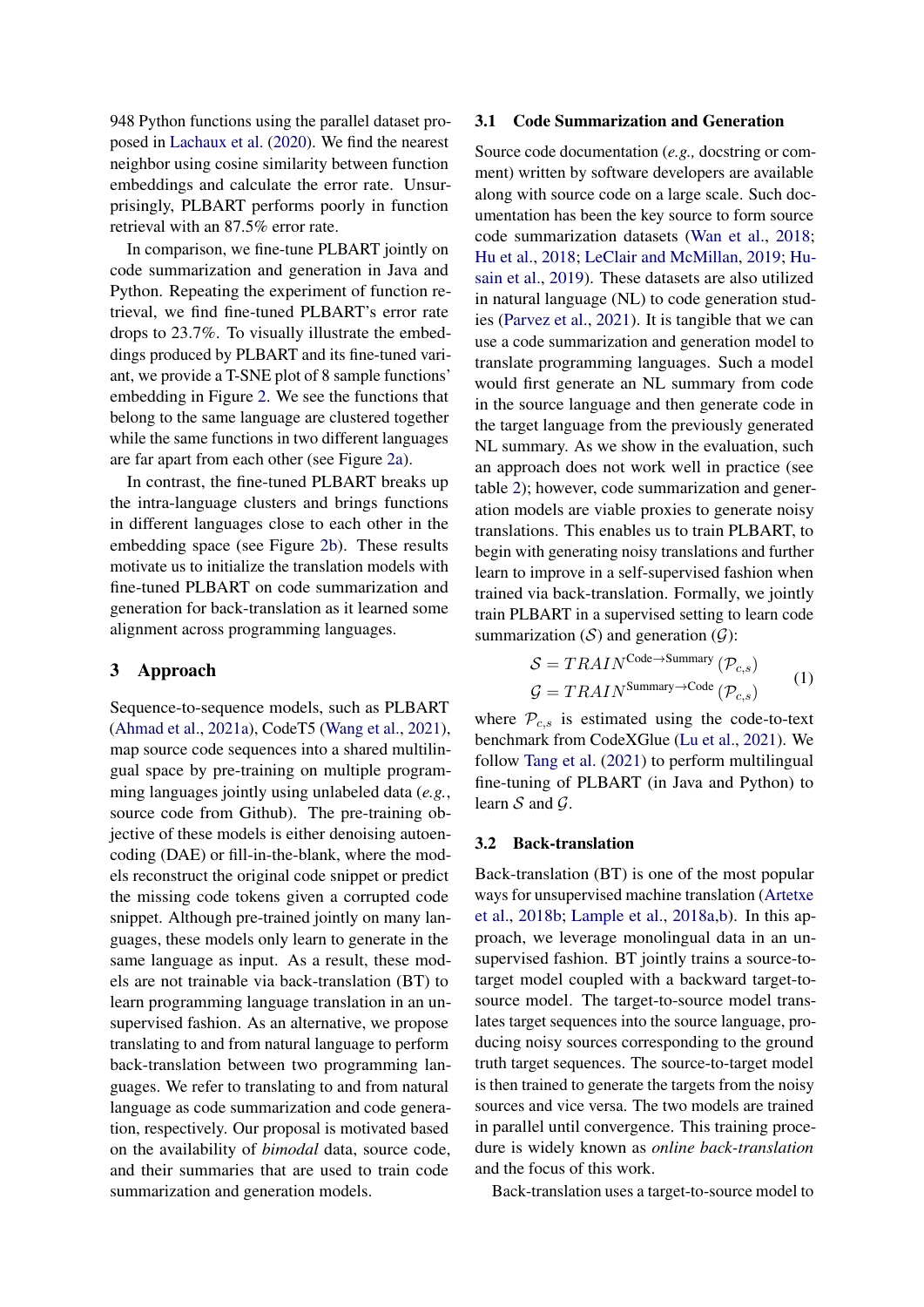<span id="page-3-1"></span>

Figure 3: Overview of our proposed back-translation framework to train PLBART. In the first  $k = m$  steps (out of total N training steps), we use a multilingual code summarization and generation model ( $S$ ,  $G$ ) to perform back-translation. In the remaining steps  $(N - m)$ , PLBART is trained via standard back-translation method.

generate noisy sources and trains a source-to-target model to reconstruct the targets. Specifically, in each step  $k$  (a mini-batch update), back-translation performs the following:

$$
\mathcal{P}_k^{(f)} = \{ (x, f_{k-1}(x)) | x \in \mathcal{D}_{\text{source}} \}
$$
  
\n
$$
b_k = TRAIN^{\text{target} \to \text{source}} \left( \mathcal{P}_k^{(f)} \right)
$$
  
\n
$$
\mathcal{P}_k^{(b)} = \{ (b_k(y), y) | y \in \mathcal{D}_{\text{target}} \}
$$
  
\n
$$
f_k = TRAIN^{\text{source} \to \text{target}} \left( \mathcal{P}_k^{(b)} \right).
$$
\n(2)

Here,  $\mathcal{D}_{source}$ ,  $\mathcal{D}_{target}$  represents unlabeled data in source and target languages and  $TRAIN$  indicates standard sequence-to-sequence training.

Generally, the training via back-translation starts from a forward  $(f_0)$  and a backward  $(b_0)$  model that is trained using parallel data (small gold-standard or large-scale but noisy). Then an extensive collection of unlabeled data is used to train the translation models. In this work, we assume there is *no* parallel data available across programming languages. We initialize the forward and backward model with the pre-trained language model, PLBART. As mentioned before, PLBART cannot generate code in a language different from the input (not even a noisy code) (for example, figure [1-](#page-0-0)1). Therefore, we propose jointly fine-tuning PLBART on code summarization and generation on multiple programming languages in a supervised setting. Then use the resulting model to initialize the forward and backward model  $(f_0, b_0)$  for back-translation.

#### <span id="page-3-2"></span>3.3 Summarize–Generate to Back-translate

The recent advancements of pre-trained sequenceto-sequence models on programming languages

enables us to use them in initializing the source-totarget  $(f)$  and target-to-source  $(b)$  models for backtranslation. Presumably, such pre-trained models should facilitate the learning process during training. Yet, their pre-training objective – *i.e.,* reconstruction of original input from a noisy source limits their ability to generate code snippets across languages (as shown in Figure [1\)](#page-0-0). For example, PLBART as  $f(\cdot)$  and  $b(\cdot)$  would reconstruct the input, resulting in  $f_{k-1}(x) \approx x$  and  $b_k(y) \approx y$ . As a result, the models will learn to merely copy the input sequences rather than translate them.

<span id="page-3-0"></span>To this end, we propose to make use of available parallel data between programming and natural languages to fine-tune PLBART and then use its parameters to initialize source-to-target  $(f)$  and targetto-source (b) models for back-translation. Consequently, we revise the back-translation training method outlined in Eq. [\(2\)](#page-3-0) to follow a *two-step generation* process to perform back-translation: code-to-summary generation in natural language followed by summary-to-code generation in the source language. Formally, the first m steps ( $k \leq$  $m$ ) of back-translation is performed as:

$$
\mathcal{P}_k^{(f)} = \{ (x, \mathcal{G}(\mathcal{S}(x))) \, | \, x \in \mathcal{D}_{\text{source}} \}
$$
\n
$$
\mathcal{P}_k^{(b)} = \{ (\mathcal{G}(\mathcal{S}(y)), y) \, | \, y \in \mathcal{D}_{\text{target}} \}.
$$
\n(3)

We find the noisy parallel sequences<sup>2</sup> generated via summarization and generation commences the learning process. The overall idea of our proposed framework is illustrated in Figure [3](#page-3-1) and the Al-

 $2$ The output sequences are still noisy since the code summarization and generation models are not highly accurate although trained in a supervised fashion.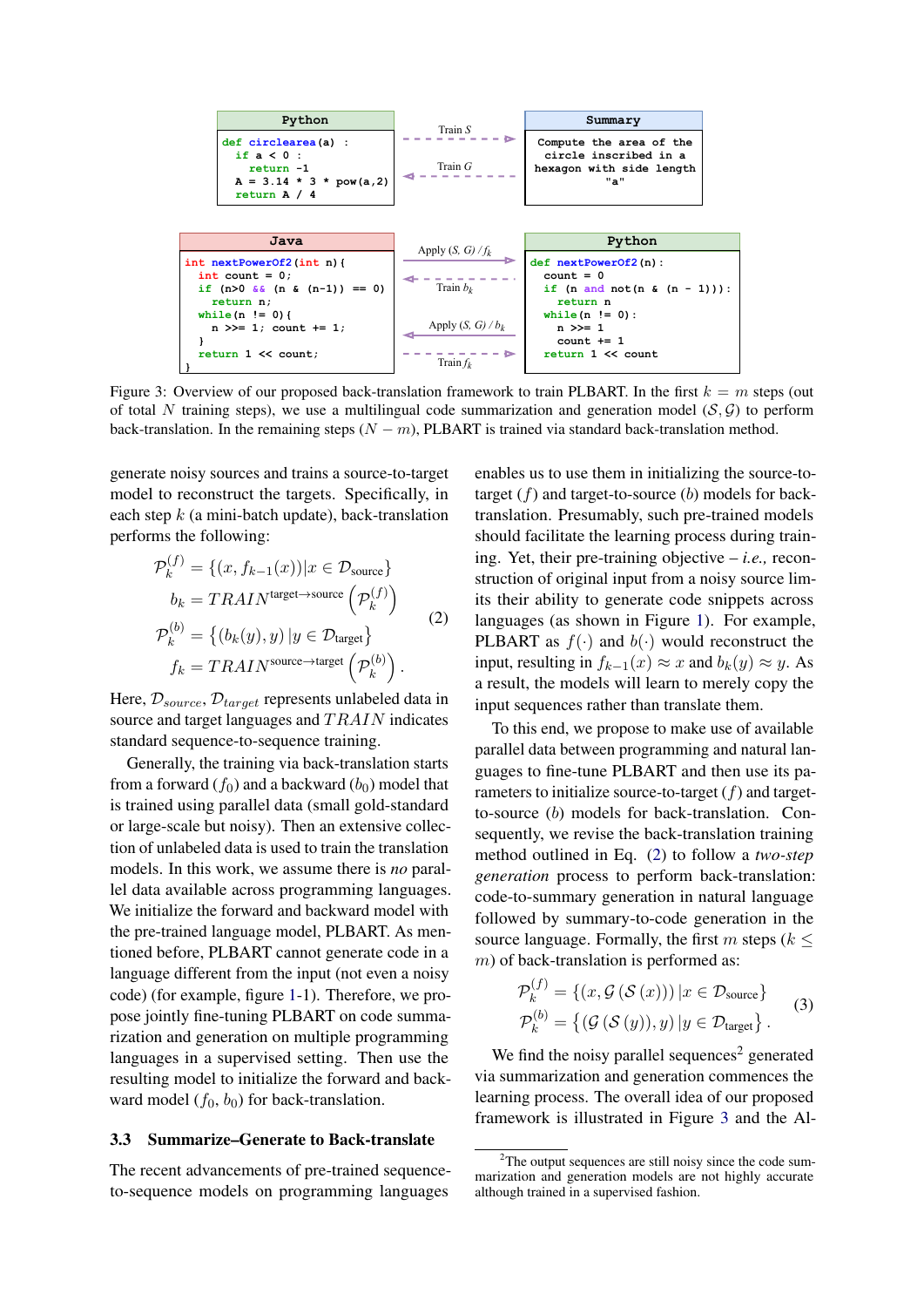## Algorithm 1 Training Procedure

**Input:** Monolingual (unlabeled) data  $\mathcal{D}_{source}$  and  $D_{target}$ ; number of initial steps m; number of total steps I; code summarizer  $S(\cdot, \cdot)$ ; code generator  $\mathcal{G}(\cdot, \cdot)$ ; parameters  $\theta$  to initialize the forward and backward translation models  $f(\cdot, \cdot)$  and  $b(\cdot, \cdot)$ . **Output:** Final model parameters  $\theta$ .

1: for  $k = 0, \cdots, I$  do 2:  $y \leftarrow (y_s \sim \mathcal{D}_{source}) \cup (y_t \sim \mathcal{D}_{target})$ 3: if  $k \le m$  then 4:  $x_{nl} \sim S(\cdot | y)$  ⊳ code-to-summary 5:  $\hat{x} \sim \mathcal{G}(\cdot | x_{nl})$  ⊳ summary-to-code 6: else 7:  $\hat{x} \leftarrow (x_s \sim b(\cdot | y_t)) \cup (x_t \sim f(\cdot | y_s))$ 8: Update  $\theta$  by maximizing log-likelihood of  $f(\hat{x}_s, y_t)$  and  $b(\hat{x}_t, y_s)$ 

<span id="page-4-0"></span>gorithm [1](#page-4-0) describes the training procedure. Note that we find it is sufficient to apply our proposed summarization-generation based back-translation only for the first  $m$  steps as the source-to-target and target-to-source models gradually learn to translate, the standard back-translation training reinstated.

## 4 Experiment Setup

## 4.1 Models and Baselines

Our model Our proposed approach can be applied to pre-trained sequence-to-sequence models, *e.g.,* PLBART [\(Ahmad et al.,](#page-8-4) [2021a\)](#page-8-4) and CodeT5 [\(Wang et al.,](#page-10-2) [2021\)](#page-10-2). In this work, we chose PLBART<sup>3</sup> to perform experiments and show the effectiveness of our proposed framework.

## Baseline Models

j2py is a framework that translates Java source code to Python.<sup>4</sup> It follows handwritten rules manually built using expert knowledge.

Summarize-and-Generate (S&G) performs code-to-code translation via two steps, code-tosummary and summary-to-code generation. We evaluate the  $S\&\mathcal{G}$  model (as in Eq. [\(1\)](#page-2-0)) that is used to perform code summarization and generation in our proposed framework to train PLBART via BT.

TransCoder is a neural translation model for programming languages [\(Lachaux et al.,](#page-9-0) [2020\)](#page-9-0).

<span id="page-4-1"></span>

|                                 | Java    | Python  |  |  |
|---------------------------------|---------|---------|--|--|
| Github - <i>unimodal</i> data   |         |         |  |  |
| N <sub>b</sub> of functions     | 7.2 M   | 8.3 M   |  |  |
| Nh of tokens                    | 752 M   | 665 M   |  |  |
| CodeNet - unimodal data         |         |         |  |  |
| Nh of functions                 | 0.42 M  | 0.15 M  |  |  |
| Nh of tokens                    | 47.3 M  | 17.0 M  |  |  |
| CodeXGlue - <i>bimodal</i> data |         |         |  |  |
| Nb of functions                 | 164.923 | 251,818 |  |  |
| Nb of tokens                    | 21 2 M  | 44.3 M  |  |  |

Table 1: Statistics of the data used to train PLBART at different stages in this work. *Bimodal* data refers to parallel function-summary pairs, while *unimodal* data refers to monolingual (and unparallel) functions.

TransCoder is developed by pretraining Transformer [\(Vaswani et al.,](#page-10-0) [2017\)](#page-10-0) via masked language modeling (MLM) objective [\(Devlin et al.,](#page-8-9) [2019\)](#page-8-9) on monolingual source code datasets. In a second step, TransCoder is trained via denoising autoencoding (DAE) and BT. In this work, we consider TransCoder as the **primary** baseline.<sup>5</sup>

DOBF [Roziere et al.](#page-10-1) [\(2021\)](#page-10-1) proposed a pretraining objective, DOBF, that leverages the structural aspects of programming languages. According to this pretraining paradigm, the identifiers (class, function, and variable names) in code snippets are obfuscated, and a model is trained to recover the original names. DOBF shares the exact same neural architecture as TransCoder.

The evaluation performances of TransCoder and DOBF are reported from the official code release by [Lachaux et al.](#page-9-0)  $(2020)$ .<sup>6</sup>

## 4.2 Evaluation Dataset and Metrics

Evaluation Dataset [Lachaux et al.](#page-9-0) [\(2020\)](#page-9-0) proposed an evaluation dataset composed of parallel functions in Java, Python, and C++ languages. The dataset consists of 464 Java to Python and 482 Python to Java test examples, where each example is accompanied by 10 unit test cases.

#### Evaluation Metrics

BLEU measures n-gram overlap between a generated translation and a collection of reference translations [\(Papineni et al.,](#page-9-8) [2002\)](#page-9-8).

<sup>&</sup>lt;sup>3</sup>Since its pretraining implementation is publicly available at <https://github.com/wasiahmad/PLBART>.

<sup>4</sup>[https://github.com/natural/](https://github.com/natural/java2python) [java2python](https://github.com/natural/java2python)

<sup>5</sup>We compare TransCoder and PLBART in terms of model architecture and training setup in the Appendix D.

<sup>6</sup>[https://github.com/facebookresearch/](https://github.com/facebookresearch/CodeGen/blob/main/docs/transcoder.md#results) [CodeGen/blob/main/docs/transcoder.md#](https://github.com/facebookresearch/CodeGen/blob/main/docs/transcoder.md#results) [results](https://github.com/facebookresearch/CodeGen/blob/main/docs/transcoder.md#results)).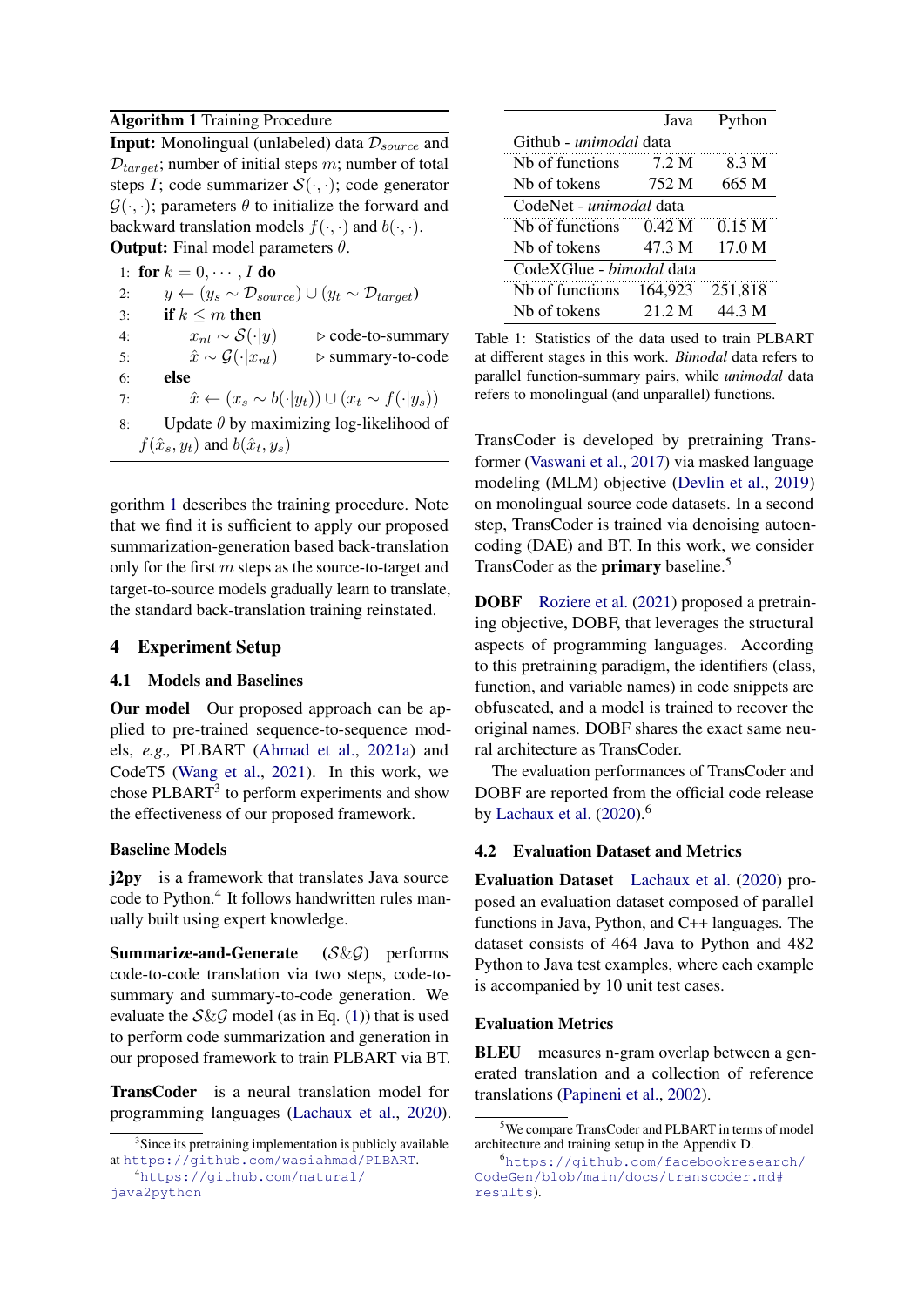Exact Match (EM) represents the percentage of generated translations exactly match with the collection of reference translations.

CodeBLEU measures grammatical and logical correctness in addition to n-gram overlap between generated and reference translations [\(Ren et al.,](#page-9-9) [2020\)](#page-9-9). CodeBLEU is defined as a weighted sum of n-gram match, weighted n-gram match,<sup>7</sup> syntax match (based on AST), and data-flow match.

Computational Accuracy (CA) evaluates if a generated function outputs the same as the reference when given the same set of inputs. Several recent works [\(Kulal et al.,](#page-9-10) [2019;](#page-9-10) [Lachaux et al.,](#page-9-0) [2020;](#page-9-0) [Chen et al.,](#page-8-10) [2021\)](#page-8-10) showed that match-based metrics (*e.g.,* BLEU, CodeBLEU) are unable to account for the large and complex space of programs functionally equivalent to a reference solution. [Lachaux](#page-9-0) [et al.](#page-9-0) [\(2020\)](#page-9-0) introduced this evaluation metric to assess functional correctness; a translated code is considered correct if it passes a set of unit tests.

## 4.3 Training Datasets and Preprocessing

Code Summarization and Generation [Lu et al.](#page-9-5) [\(2021\)](#page-9-5) curated a code summarization dataset consisting of code and summary pairs based on the CodeSearchNet dataset [\(Husain et al.,](#page-9-3) [2019\)](#page-9-3). We use this dataset in Java and Python programming languages to train the code-to-summary and summary-to-code generation models.

Back-translation (BT) For BT training (as discussed in § [3.3\)](#page-3-2), we use the GitHub public dataset available on Google BigQuery [\(Hoffa,](#page-9-11) [2016\)](#page-9-11).<sup>8</sup> We first deduplicate<sup>9</sup> the GitHub dataset at the program level, extract the functions, and finally perform another deduplication at the function level. Note that the Github dataset is composed of source code that covers a wide variety of programming topics (as they come from various projects). In contrast, the evaluation dataset is composed of programming problems covering basic data structure and algorithmic concepts. Therefore, to investigate the impact of data on BT training, we alternatively chose *unparallel* code samples in Java and Python from CodeNet [\(Puri et al.,](#page-9-12) [2021\)](#page-9-12). The CodeNet dataset is collected from two online judge websites, *AIZU Online Judge* and *AtCoder*, and composed of submissions for 4053 problems. We use the deduplicated accepted solutions of the problems for BT training. Presumably, CodeNet and the evaluation dataset [\(Lachaux et al.,](#page-9-0) [2020\)](#page-9-0) have a similar nature that should positively impact downstream translation performance.

Preprocessing We use tree\_sitter<sup>10</sup> for tokenizing Java functions and the tokenizer of the standard library for Python. $11$  We extract standalone functions<sup>12</sup> from the BT training datasets following the function extraction technique from [Lachaux et al.](#page-9-0) [\(2020\)](#page-9-0). Considering our computational budget, we filter the standalone functions exceeding a maximum length of 256 to cope with our computational resources. The statistics of the preprocessed datasets are presented in Table [1.](#page-4-1)

### 4.4 Implementation Details

We jointly train PLBART on code summarization and generation in Java and Python using the authors' provided code.<sup>13</sup> Subsequently, we further train PLBART via back-translation as described in Algorithm [1.](#page-4-0) We set  $I = 10,000$  and tuned  $m = 200$ .<sup>14</sup> We train PLBART using 8 Nvidia GeForce RTX 2080 Ti GPUs, and the effective batch size is maintained at 1024 instances at both training stages. We optimize PLBART with the Adam optimizer [\(Kingma and Ba,](#page-9-13) [2015\)](#page-9-13), a learning rate of 10e-4, and use a polynomial learning rate decay scheduling. The best models are selected based on the validation BLEU scores. We implement our approach in Fairseq [\(Ott et al.,](#page-9-14) [2019\)](#page-9-14) and use float16 operations to speed up training.

Decoding During inference, we use beam search decoding [\(Koen,](#page-9-15) [2004\)](#page-9-15) to generate multiple translations using PLBART. We chose greedy search (Beam 1) as the *default* decoding scheme for validation and evaluation. However, following [Lachaux](#page-9-0) [et al.](#page-9-0) [\(2020\)](#page-9-0), we report two sets of results for the computational accuracy (CA) metric: CA@n B=n, the percentage of functions with at least one correct translation in the beam (of size n), and  $CA@1B=n$ 

```
py-tree-sitter
```
 $\sigma$ <sup>7</sup>Different weights are assigned to n-grams such that the keywords (*e.g.,* for, while) have higher weights

<sup>8</sup>[https://console.cloud.google.com/](https://console.cloud.google.com/marketplace/product/github/github-repos) [marketplace/product/github/github-repos](https://console.cloud.google.com/marketplace/product/github/github-repos)

<sup>&</sup>lt;sup>9</sup>We used a hash-based data deduplication method.

<sup>10</sup>[https://github.com/tree-sitter/](https://github.com/tree-sitter/py-tree-sitter)

<sup>11</sup>[https://docs.python.org/3/library/](https://docs.python.org/3/library/tokenize.html) [tokenize.html](https://docs.python.org/3/library/tokenize.html)

<sup>&</sup>lt;sup>12</sup>Standalone functions can be used without instantiating a class. In Java, this corresponds to static methods, and in Python, it corresponds to functions outside classes.

<sup>13</sup>[https://github.com/wasiahmad/PLBART/](https://github.com/wasiahmad/PLBART/tree/main/multilingual) [tree/main/multilingual](https://github.com/wasiahmad/PLBART/tree/main/multilingual)

<sup>&</sup>lt;sup>14</sup>We tuned m in the range [100, 1000] with 100 steps.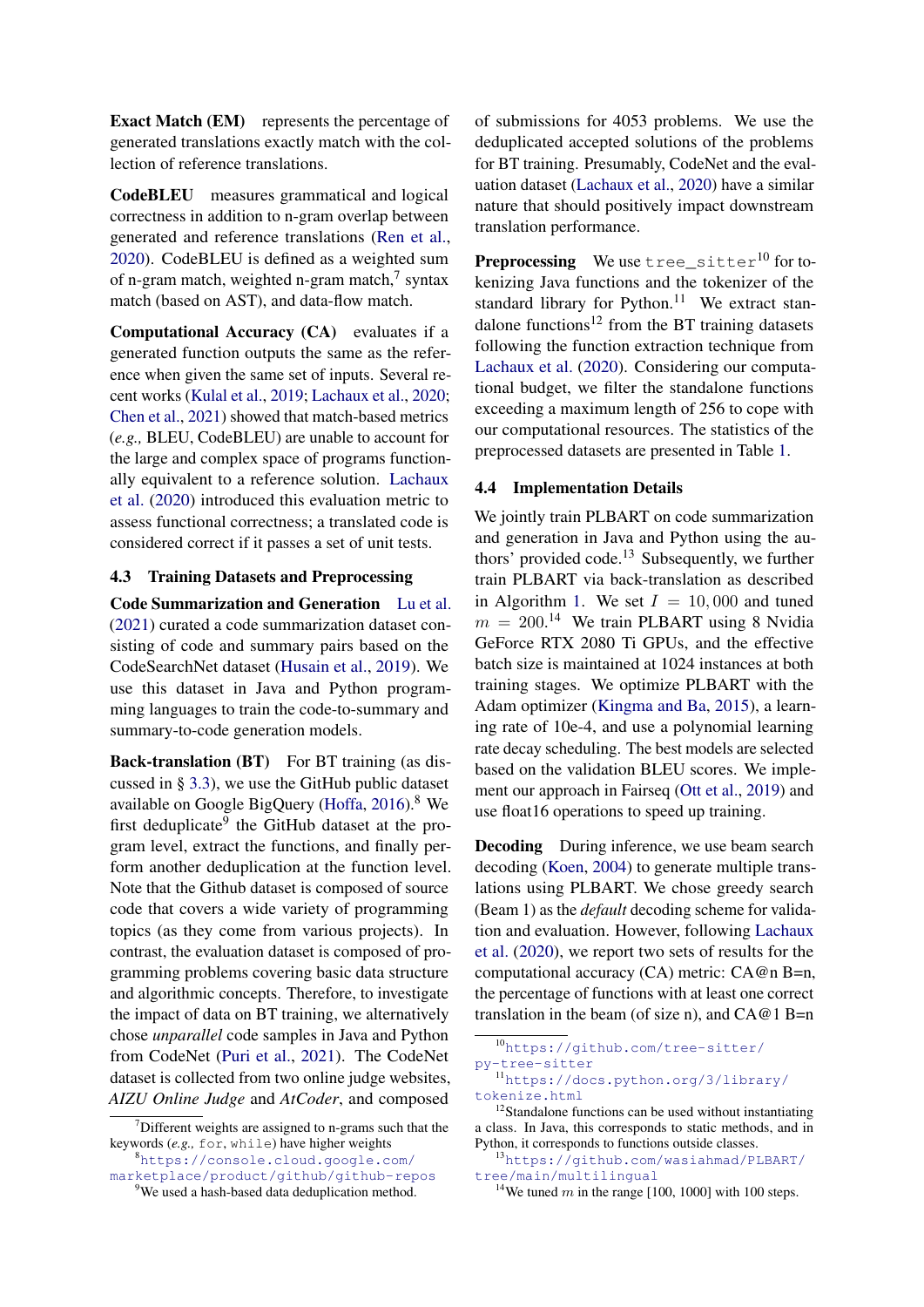<span id="page-6-0"></span>

| Models                       | Java $\rightarrow$ Python |     |          | Python $\rightarrow$ Java |             |     |          |                    |
|------------------------------|---------------------------|-----|----------|---------------------------|-------------|-----|----------|--------------------|
|                              | <b>BLEU</b>               | EM  | CodeBLEU | CA <sup>.</sup>           | <b>BLEU</b> | EM  | CodeBLEU | CА                 |
| $12py^*$                     |                           |     |          | 38.3                      |             |     |          |                    |
| TransCoder*                  | 68.1                      | 3.7 |          | 46.9                      | 64.6        | 0.8 |          | 32.6               |
| TransCoder w/DOBF*           |                           |     |          | 49.2                      |             |     |          | 40.4               |
| $S\&G(1)$                    | 76                        | 0.0 | 15 8     | 0.2                       | 12 A        |     | 163      |                    |
| PLBART (this work)           |                           |     |          |                           |             |     |          |                    |
| trained via BT               | 312                       | 0.0 | 36.6     | $0.0^{\circ}$             | 317         | 0.0 | 32.1     | $( )_{\cdot } ( )$ |
| trained via BT (via $S\&G$ ) | 64.2                      | 2.8 | 63 4     |                           |             | 2.1 | 65 9     |                    |

Table 2: Evaluation results of the baselines models and our proposed framework using greedy decoding. <sup>\*</sup> indicates the updated scores reported in the official code repository of [Lachaux et al.](#page-9-0) [\(2020\)](#page-9-0).. Note that, TransCoder and PLBART models have 312M and 140M parameters, respectively.

the percentage of functions where the hypothesis in the beam with the highest log-probability is a correct translation.

## 5 Results and Analysis

### 5.1 Main Result

Table [2](#page-6-0) shows the performance of our proposed approach and the baseline models on both Java to Python and Python to Java translation. We begin by comparing PLBART directly used in backtranslation (BT) training with our proposed approach (the last block in Table [2\)](#page-6-0). Since, PLBART does not know to generate across languages, so when the model is trained via BT, it only learns to copy the input sources. As a result, PLBART scores 0% EM and 0% CA, while 30+ BLEU and CodeBLEU scores. In contrast, following our proposed approach of summarizing and generating to back-translate, PLBART trained via BT (via  $S\&G$ ) achieves 40.4% and 31.9% CA scores. This performance is competitive to state-of-the-art translation system, TransCoder.<sup>15</sup> We further compare them using beam search decoding in Table [3.](#page-6-1)

Overall, the experimental results confirm our conjecture that pre-trained sequence-to-sequence models cannot be effectively used in BT training; however, training via  $S\&G$  empowers them to generate across languages and be further trained via BT to learn programming language translation.

#### 5.2 Analysis

Summarize and generate to create parallel data Our proposed approach generates parallel code sequences on the fly (online) for training. An alternative to our approach is to use a code summariza-

<span id="page-6-1"></span>

| Models                    | TransCoder PLBART |      |
|---------------------------|-------------------|------|
| $Java \rightarrow Python$ |                   |      |
| $(A \otimes 1)$ R=1       | 46.9              | 40.4 |
| $CA@1B=10$                | 48.8              | 41.8 |
| $CA@5B=5$                 | 60.0              | 47.7 |
| $CA@10B=10$               | 64.4              | 50.3 |
| $Python \rightarrow Java$ |                   |      |
| $(A@1B=1$                 | 32.6              | 31.9 |
| $(A@1B=10$                | 36.0              | 34.5 |
| $CA@5B=5$                 | 44.3              | 45.1 |
| $CA@10B=10$               | 51.1              | 50.0 |

Table 3: Computational accuracy (CA@m) with beam search decoding and comparison between TransCoder and PLBART. TransCoder's performances are reported from [Lachaux et al.](#page-9-0) [\(2020\)](#page-9-0). The value B indicates the beam size. CA@m B=n means that we use beam decoding to generate n translations, and select the top m translations based on their log-probability scores.

tion and generation model to create parallel code sequences (offline) and warm-start PLBART for back-translation-based training. We compare these two approaches in Table [4,](#page-7-0) and the results show that both approaches perform comparably. However, it is essential to note that the online setting gives us flexibility as we can tune the number of initial steps  $(m \text{ in Algorithm 1})$ . In contrast, the offline setting requires generating a sufficiently large number of parallel code sequences for effective training.

Impact of in-domain training data The evaluation dataset comprises solutions to programming problems involving data structures and algorithm concepts. While Github offers large-scale unlabeled data, most of its code belongs to software projects that use APIs and advanced functionalities. Therefore, we utilize an alternative dataset called CodeNet collected from two online judge websites. We refer to this dataset as in-domain

<sup>&</sup>lt;sup>15</sup>Note that, while comparing PLBART with TransCoder on the translation performance, their differences (shown in Table [9\)](#page-13-0) should be taken into account.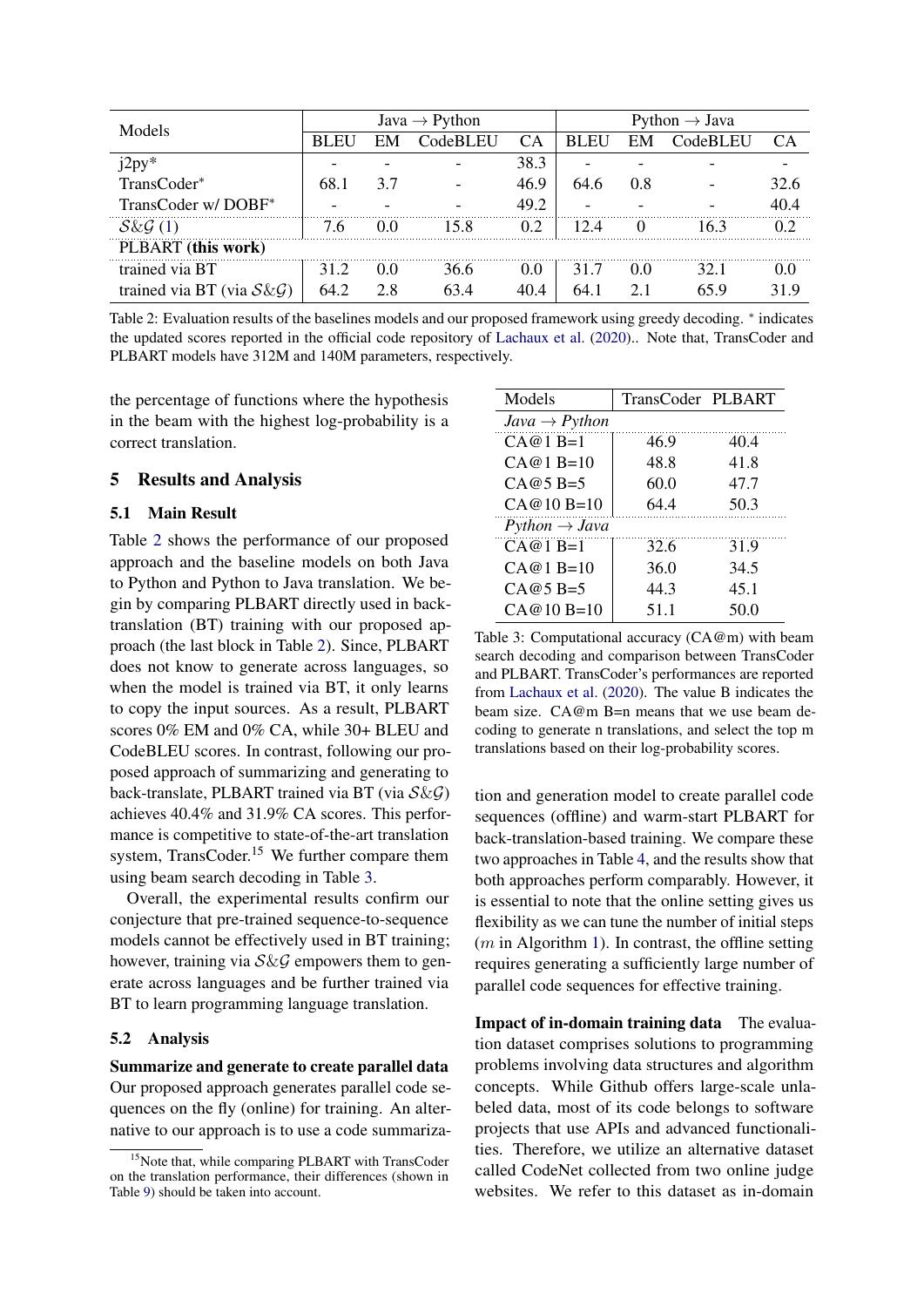<span id="page-7-0"></span>

|                   |             | Java to Python |          | Python to Java |             |     |          |      |
|-------------------|-------------|----------------|----------|----------------|-------------|-----|----------|------|
| Approach          | <b>BLEU</b> | EM             | CodeBLEU | <b>CA</b>      | <b>BLEU</b> | EM  | CodeBLEU | CA   |
| Warm-start w/PD   | 60.5        | 2.8            | 61.1     | 41.9           | 62.6        | 2.4 | 65.9     | 32.0 |
| Proposed approach | 64.2        | 2.8            | 63.4     | 40.4           | 64.1        | 21  | 65.9     | 31.9 |

Table 4: Comparison between PLBART warm-started using parallel data (PD) and our approach to summarize and generate to back-translate on the fly during the initial steps of back-translation training.

<span id="page-7-1"></span>

| Data Source |             | Java to Python |             | Python to Java |      |  |             |      |
|-------------|-------------|----------------|-------------|----------------|------|--|-------------|------|
|             | <b>BLEU</b> |                | EM CodeBLEU | CA             | BLEU |  | EM CodeBLEU | CA   |
| Github      | 64.2        | 2.8            | 63.4        | 40.4           | 64.1 |  | 65.9        | 31.9 |
| CodeNet     | 65.6        |                | 64.7        | 50.9           | 65.1 |  | 68.5        | 46.5 |

Table 5: PLBART evaluation results when our proposed framework uses data from Github (available via BigQuery [\(Hoffa,](#page-9-11) [2016\)](#page-9-11)) and competitive programming sites (available via CodeNet [\(Puri et al.,](#page-9-12) [2021\)](#page-9-12)).

data, and we compare its usage with Github data on BT-based training. The results in Table [5](#page-7-1) show that the use of in-domain data significantly boosts the performance in both translation directions. A detailed error analysis reveals that such a performance boost is due to a reduction in TypeError. We speculate that in-domain data have similarities in the data type usage that helps the model.

Due to the page limit, we present more findings of the error analysis in the Appendix. In addition, we discuss the limitations and risks of using our proposed model in the Appendix.

# 6 Related Work

Programming Language Translation Translating programs or source code across different programming languages (PL) requires a profound understanding of the PLs. Having strictly defined syntax and semantics, PLs are suitable for phrasebased statistical machine translation [\(Nguyen et al.,](#page-9-16) [2013;](#page-9-16) [Karaivanov et al.,](#page-9-17) [2014;](#page-9-17) [Aggarwal et al.,](#page-8-11) [2015\)](#page-8-11). [Chen et al.](#page-8-5) [\(2018\)](#page-8-5) introduced a tree to tree machine translation to translate programs and to learn the syntactic alignment between source and target PL. Recently proposed pre-trained programming language models showed promising results in translating programs across PLs [\(Feng et al.,](#page-8-12) [2020b;](#page-8-12) [Guo et al.,](#page-8-2) [2021;](#page-8-2) [Ahmad et al.,](#page-8-4) [2021a](#page-8-4)[,b\)](#page-8-13). However, these approaches require a set of parallel programs to train the encoder-decoder model.

Recently proposed Transcoder [\(Lachaux et al.,](#page-9-0) [2020\)](#page-9-0) shows initial success results in unsupervised program translation, eliminating the requirement of bi-modal data. They achieve such jointly training a model using XLM [\(Conneau and Lample,](#page-8-14) [2019\)](#page-8-14), Denoising Auto Encoding (DAE) [\(Vincent](#page-10-5) [et al.,](#page-10-5) [2008\)](#page-10-5), and Back-Translation(BT) [\(Lample](#page-9-6)

[et al.,](#page-9-6) [2018a\)](#page-9-6). This work empirically investigated the suitability of adopting BT to train existing pretrained encoder-decoder models and proposed an alternative via summarization and generation.

Unsupervised Machine Translation via Backtranslation Gathering sufficiently large parallel corpora has been a major challenge for Machine Translation (MT) [\(Guzmán et al.,](#page-8-15) [2019\)](#page-8-15). Several research efforts are invested in learning MT using monolingual data [\(Artetxe et al.,](#page-8-16) [2018a,](#page-8-16)[b;](#page-8-8) [Lachaux](#page-9-0) [et al.,](#page-9-0) [2020\)](#page-9-0) to solve this problem. For example, [Gulcehre et al.](#page-8-17) [\(2015\)](#page-8-17) proposed integration of a Language model integrated into the decoder. [He](#page-8-18) [et al.](#page-8-18) [\(2016\)](#page-8-18) proposed Neural MT (NMT) as a bidirectional and dual learning task. More recent advancements in unsupervised MT leverages backtranslation (BT) [\(Sennrich et al.,](#page-10-6) [2016;](#page-10-6) [Lample](#page-9-6) [et al.,](#page-9-6) [2018a](#page-9-6)[,b\)](#page-9-7). In back-translation, the target-tosource model generates noisy sources given target sequences and then trains the source-to-target model to reconstruct the targets and vice versa. While BT has been widely adopted for unsupervised NMT, it is used in other applications [\(Zhu](#page-10-7) [et al.,](#page-10-7) [2017;](#page-10-7) [Hoffman et al.,](#page-9-18) [2018;](#page-9-18) [Shen et al.,](#page-10-8) [2017;](#page-10-8) [Yang et al.,](#page-10-9) [2018;](#page-10-9) [Zhang et al.,](#page-10-10) [2019\)](#page-10-10).

#### 7 Conclusion

In this research, we show that pre-trained sequenceto-sequence models (*e.g.*, PLBART) are not suitable for direct adaptation via back-translation to learn to translate. To address the issue, we propose to use code summarization and generation as an alternative to performing back-translation. We show that our proposed approach turns PLBART into a translation model that performs comparably to existing unsupervised translation models.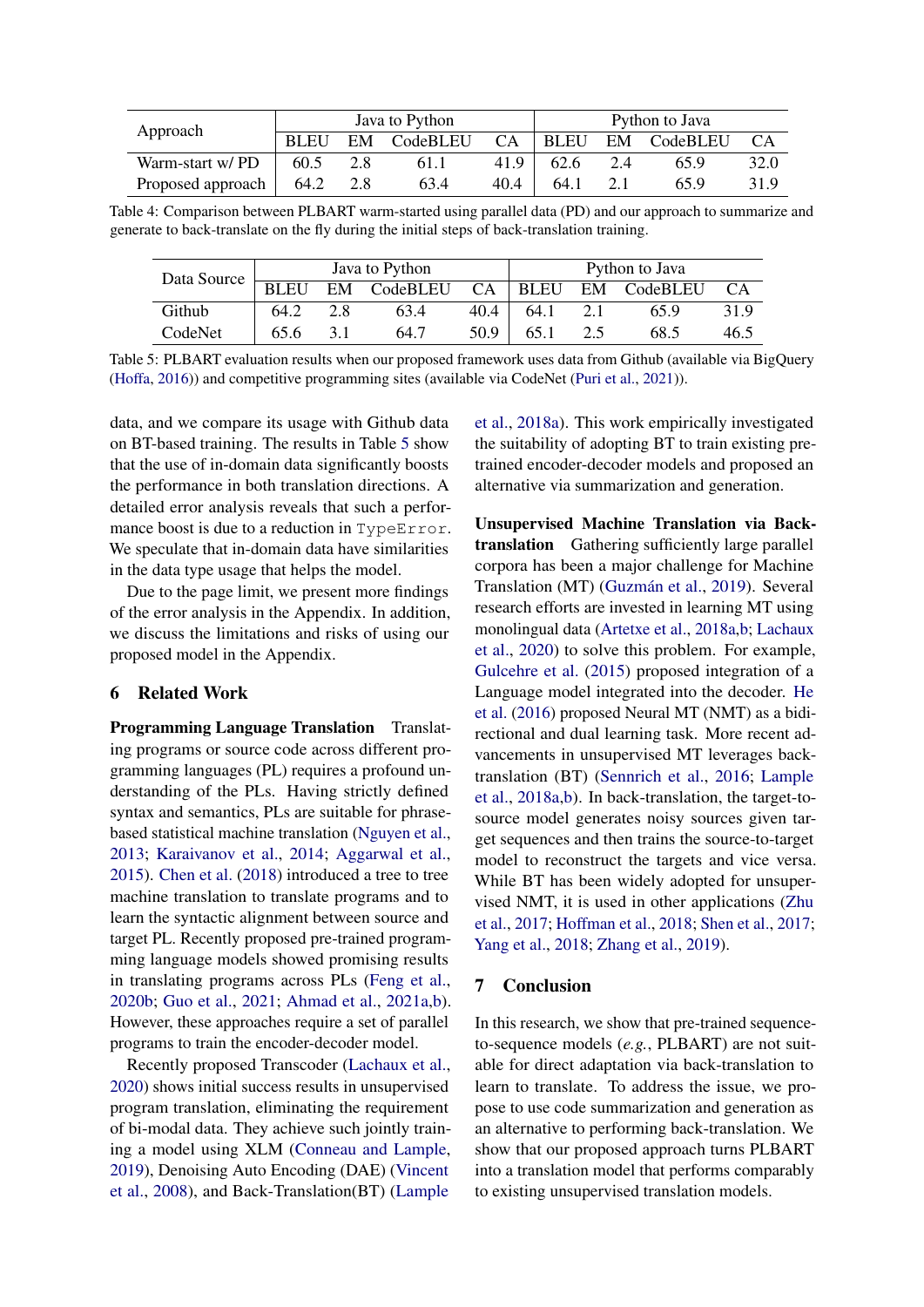## References

- <span id="page-8-11"></span>Karan Aggarwal, Mohammad Salameh, and Abram Hindle. 2015. [Using machine translation for con](https://peerj.com/preprints/1459.pdf)[verting python 2 to python 3 code.](https://peerj.com/preprints/1459.pdf) Technical report, PeerJ PrePrints.
- <span id="page-8-4"></span>Wasi Ahmad, Saikat Chakraborty, Baishakhi Ray, and Kai-Wei Chang. 2021a. [Unified pre-training for pro](https://doi.org/10.18653/v1/2021.naacl-main.211)[gram understanding and generation.](https://doi.org/10.18653/v1/2021.naacl-main.211) In *Proceedings of the 2021 Conference of the North American Chapter of the Association for Computational Linguistics: Human Language Technologies*, pages 2655–2668, Online. Association for Computational Linguistics.
- <span id="page-8-13"></span>Wasi Uddin Ahmad, Md Golam Rahman Tushar, Saikat Chakraborty, and Kai-Wei Chang. 2021b. [Avatar: A parallel corpus for java-python program](https://arxiv.org/abs/2108.11590) [translation.](https://arxiv.org/abs/2108.11590) *arXiv preprint arXiv:2108.11590*.
- <span id="page-8-16"></span>Mikel Artetxe, Gorka Labaka, and Eneko Agirre. 2018a. [Unsupervised statistical machine transla](https://doi.org/10.18653/v1/D18-1399)[tion.](https://doi.org/10.18653/v1/D18-1399) In *Proceedings of the 2018 Conference on Empirical Methods in Natural Language Processing*, pages 3632–3642, Brussels, Belgium. Association for Computational Linguistics.
- <span id="page-8-8"></span>Mikel Artetxe, Gorka Labaka, Eneko Agirre, and Kyunghyun Cho. 2018b. [Unsupervised neural ma](https://openreview.net/pdf?id=Sy2ogebAW)[chine translation.](https://openreview.net/pdf?id=Sy2ogebAW) In *International Conference on Learning Representations*.
- <span id="page-8-7"></span>Mikel Artetxe and Holger Schwenk. 2019. [Mas](https://doi.org/10.1162/tacl_a_00288)[sively multilingual sentence embeddings for zero](https://doi.org/10.1162/tacl_a_00288)[shot cross-lingual transfer and beyond.](https://doi.org/10.1162/tacl_a_00288) *Transactions of the Association for Computational Linguistics*, 7:597–610.
- <span id="page-8-0"></span>Dzmitry Bahdanau, Kyunghyun Cho, and Yoshua Bengio. 2015. [Neural machine translation by jointly](https://arxiv.org/abs/1409.0473) [learning to align and translate.](https://arxiv.org/abs/1409.0473) In *International Conference on Learning Representations*.
- <span id="page-8-10"></span>Mark Chen, Jerry Tworek, Heewoo Jun, Qiming Yuan, Henrique Ponde, Jared Kaplan, Harri Edwards, Yura Burda, Nicholas Joseph, Greg Brockman, et al. 2021. Evaluating large language models trained on code. *arXiv preprint arXiv:2107.03374*.
- <span id="page-8-5"></span>Xinyun Chen, Chang Liu, and Dawn Song. 2018. [Tree](http://papers.nips.cc/paper/7521-tree-to-tree-neural-networks-for-program-translation.pdf)[to-tree neural networks for program translation.](http://papers.nips.cc/paper/7521-tree-to-tree-neural-networks-for-program-translation.pdf) In *Advances in Neural Information Processing Systems 31*, pages 2547–2557. Curran Associates, Inc.
- <span id="page-8-14"></span>Alexis Conneau and Guillaume Lample. 2019. [Cross](http://papers.nips.cc/paper/8928-cross-lingual-language-model-pretraining.pdf)[lingual language model pretraining.](http://papers.nips.cc/paper/8928-cross-lingual-language-model-pretraining.pdf) In H. Wallach, H. Larochelle, A. Beygelzimer, F. d'Alché-Buc, E. Fox, and R. Garnett, editors, *Advances in Neural Information Processing Systems 32*, pages 7059– 7069. Curran Associates, Inc.
- <span id="page-8-9"></span>Jacob Devlin, Ming-Wei Chang, Kenton Lee, and Kristina Toutanova. 2019. [BERT: Pre-training of](https://doi.org/10.18653/v1/N19-1423) [deep bidirectional transformers for language under](https://doi.org/10.18653/v1/N19-1423)[standing.](https://doi.org/10.18653/v1/N19-1423) In *Proceedings of the 2019 Conference of the North American Chapter of the Association*

*for Computational Linguistics: Human Language Technologies, Volume 1 (Long and Short Papers)*, pages 4171–4186, Minneapolis, Minnesota. Association for Computational Linguistics.

- <span id="page-8-3"></span>Yangruibo Ding, Luca Buratti, Saurabh Pujar, Alessandro Morari, Baishakhi Ray, and Saikat Chakraborty. 2021. [Contrastive learning for source code with](https://arxiv.org/abs/2110.03868) [structural and functional properties.](https://arxiv.org/abs/2110.03868) *arXiv preprint arXiv:2110.03868*.
- <span id="page-8-6"></span>Sergey Edunov, Myle Ott, Michael Auli, and David Grangier. 2018. [Understanding back-translation at](https://doi.org/10.18653/v1/D18-1045) [scale.](https://doi.org/10.18653/v1/D18-1045) In *Proceedings of the 2018 Conference on Empirical Methods in Natural Language Processing*, pages 489–500, Brussels, Belgium. Association for Computational Linguistics.
- <span id="page-8-1"></span>Zhangyin Feng, Daya Guo, Duyu Tang, Nan Duan, Xiaocheng Feng, Ming Gong, Linjun Shou, Bing Qin, Ting Liu, Daxin Jiang, and Ming Zhou. 2020a. [CodeBERT: A pre-trained model for programming](https://doi.org/10.18653/v1/2020.findings-emnlp.139) [and natural languages.](https://doi.org/10.18653/v1/2020.findings-emnlp.139) In *Findings of the Association for Computational Linguistics: EMNLP 2020*, pages 1536–1547, Online. Association for Computational Linguistics.
- <span id="page-8-12"></span>Zhangyin Feng, Daya Guo, Duyu Tang, Nan Duan, Xiaocheng Feng, Ming Gong, Linjun Shou, Bing Qin, Ting Liu, Daxin Jiang, and Ming Zhou. 2020b. [CodeBERT: A pre-trained model for programming](https://www.aclweb.org/anthology/2020.findings-emnlp.139) [and natural languages.](https://www.aclweb.org/anthology/2020.findings-emnlp.139) In *Findings of the Association for Computational Linguistics: EMNLP 2020*, pages 1536–1547, Online. Association for Computational Linguistics.
- <span id="page-8-17"></span>Caglar Gulcehre, Orhan Firat, Kelvin Xu, Kyunghyun Cho, Loic Barrault, Huei-Chi Lin, Fethi Bougares, Holger Schwenk, and Yoshua Bengio. 2015. [On us](https://arxiv.org/abs/1503.03535)[ing monolingual corpora in neural machine transla](https://arxiv.org/abs/1503.03535)[tion.](https://arxiv.org/abs/1503.03535) *arXiv preprint arXiv:1503.03535*.
- <span id="page-8-2"></span>Daya Guo, Shuo Ren, Shuai Lu, Zhangyin Feng, Duyu Tang, Shujie Liu, Long Zhou, Nan Duan, Jian Yin, Daxin Jiang, et al. 2021. [Graphcodebert: Pre](https://openreview.net/forum?id=jLoC4ez43PZ)[training code representations with data flow.](https://openreview.net/forum?id=jLoC4ez43PZ) In *International Conference on Learning Representations*.
- <span id="page-8-15"></span>Francisco Guzmán, Peng-Jen Chen, Myle Ott, Juan Pino, Guillaume Lample, Philipp Koehn, Vishrav Chaudhary, and Marc'Aurelio Ranzato. 2019. [The](https://doi.org/10.18653/v1/D19-1632) [FLORES evaluation datasets for low-resource ma](https://doi.org/10.18653/v1/D19-1632)[chine translation: Nepali–English and Sinhala–](https://doi.org/10.18653/v1/D19-1632) [English.](https://doi.org/10.18653/v1/D19-1632) In *Proceedings of the 2019 Conference on Empirical Methods in Natural Language Processing and the 9th International Joint Conference on Natural Language Processing (EMNLP-IJCNLP)*, pages 6098–6111, Hong Kong, China. Association for Computational Linguistics.
- <span id="page-8-18"></span>Di He, Yingce Xia, Tao Qin, Liwei Wang, Nenghai Yu, Tie-Yan Liu, and Wei-Ying Ma. 2016. [Dual learn](https://proceedings.neurips.cc/paper/2016/file/5b69b9cb83065d403869739ae7f0995e-Paper.pdf)[ing for machine translation.](https://proceedings.neurips.cc/paper/2016/file/5b69b9cb83065d403869739ae7f0995e-Paper.pdf) In *Advances in Neural Information Processing Systems*, volume 29. Curran Associates, Inc.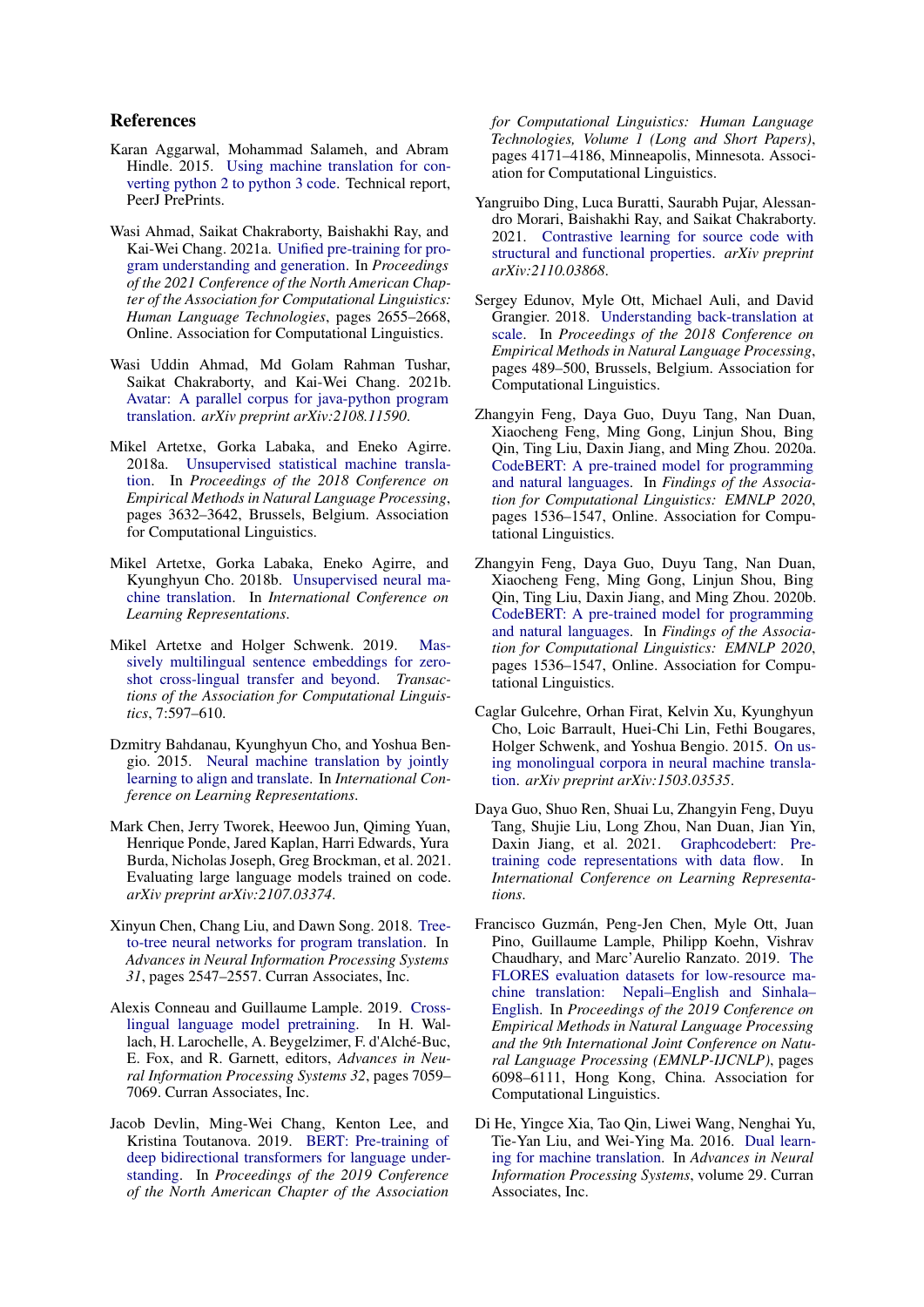- <span id="page-9-11"></span>Felipe Hoffa. 2016. [Github on bigquery: Analyze all](https://cloud.google.com/blog/topics/public-datasets/github-on-bigquery-analyze-all-the-open-source-code) [the open source code.](https://cloud.google.com/blog/topics/public-datasets/github-on-bigquery-analyze-all-the-open-source-code)
- <span id="page-9-18"></span>Judy Hoffman, Eric Tzeng, Taesung Park, Jun-Yan Zhu, Phillip Isola, Kate Saenko, Alexei Efros, and Trevor Darrell. 2018. [CyCADA: Cycle-consistent adversar](https://proceedings.mlr.press/v80/hoffman18a.html)[ial domain adaptation.](https://proceedings.mlr.press/v80/hoffman18a.html) In *Proceedings of the 35th International Conference on Machine Learning*, volume 80 of *Proceedings of Machine Learning Research*, pages 1989–1998. PMLR.
- <span id="page-9-1"></span>Xing Hu, Ge Li, Xin Xia, David Lo, Shuai Lu, and Zhi Jin. 2018. [Summarizing source code with trans](https://doi.org/10.24963/ijcai.2018/314)[ferred api knowledge.](https://doi.org/10.24963/ijcai.2018/314) In *Proceedings of the Twenty-Seventh International Joint Conference on Artificial Intelligence, IJCAI-18*, pages 2269–2275. International Joint Conferences on Artificial Intelligence Organization.
- <span id="page-9-3"></span>Hamel Husain, Ho-Hsiang Wu, Tiferet Gazit, Miltiadis Allamanis, and Marc Brockschmidt. 2019. [Code](https://arxiv.org/abs/1909.09436)[searchnet challenge: Evaluating the state of seman](https://arxiv.org/abs/1909.09436)[tic code search.](https://arxiv.org/abs/1909.09436) *arXiv preprint arXiv:1909.09436*.
- <span id="page-9-17"></span>Svetoslav Karaivanov, Veselin Raychev, and Martin Vechev. 2014. [Phrase-based statistical translation](https://doi.org/10.1145/2661136.2661148) [of programming languages.](https://doi.org/10.1145/2661136.2661148) In *Proceedings of the 2014 ACM International Symposium on New Ideas, New Paradigms, and Reflections on Programming & Software*, pages 173–184.
- <span id="page-9-13"></span>Diederik P. Kingma and Jimmy Ba. 2015. [Adam: A](http://arxiv.org/abs/1412.6980) [method for stochastic optimization.](http://arxiv.org/abs/1412.6980) In *3rd International Conference on Learning Representations, ICLR 2015, San Diego, CA, USA, May 7-9, 2015, Conference Track Proceedings*.
- <span id="page-9-15"></span>Philipp Koen. 2004. [Pharaoh: a beam search decoder](https://link.springer.com/chapter/10.1007/978-3-540-30194-3_13) [for phrase-based statistical machine translation mod](https://link.springer.com/chapter/10.1007/978-3-540-30194-3_13)[els.](https://link.springer.com/chapter/10.1007/978-3-540-30194-3_13) In *Proceedings of the 6th Conference of the Association for Machine Translation in the Americas: Technical Papers*, pages 115–124, Washington, USA. Springer.
- <span id="page-9-10"></span>Sumith Kulal, Panupong Pasupat, Kartik Chandra, Mina Lee, Oded Padon, Alex Aiken, and Percy S Liang. 2019. Spoc: Search-based pseudocode to code. *Advances in Neural Information Processing Systems*, 32.
- <span id="page-9-0"></span>Marie-Anne Lachaux, Baptiste Roziere, Lowik Chanussot, and Guillaume Lample. 2020. [Unsu](https://proceedings.neurips.cc/paper/2020/file/ed23fbf18c2cd35f8c7f8de44f85c08d-Paper.pdf)[pervised translation of programming languages.](https://proceedings.neurips.cc/paper/2020/file/ed23fbf18c2cd35f8c7f8de44f85c08d-Paper.pdf) In *Advances in Neural Information Processing Systems*, volume 33, pages 20601–20611. Curran Associates, Inc.
- <span id="page-9-6"></span>Guillaume Lample, Alexis Conneau, Ludovic Denoyer, and Marc'Aurelio Ranzato. 2018a. [Unsupervised](https://openreview.net/forum?id=rkYTTf-AZ) [machine translation using monolingual corpora only.](https://openreview.net/forum?id=rkYTTf-AZ) In *International Conference on Learning Representations*.
- <span id="page-9-7"></span>Guillaume Lample, Myle Ott, Alexis Conneau, Ludovic Denoyer, and Marc'Aurelio Ranzato. 2018b.

[Phrase-based & neural unsupervised machine trans](https://doi.org/10.18653/v1/D18-1549)[lation.](https://doi.org/10.18653/v1/D18-1549) In *Proceedings of the 2018 Conference on Empirical Methods in Natural Language Processing*, pages 5039–5049, Brussels, Belgium. Association for Computational Linguistics.

- <span id="page-9-2"></span>Alexander LeClair and Collin McMillan. 2019. [Rec](https://doi.org/10.18653/v1/N19-1394)[ommendations for datasets for source code summa](https://doi.org/10.18653/v1/N19-1394)[rization.](https://doi.org/10.18653/v1/N19-1394) In *Proceedings of the 2019 Conference of the North American Chapter of the Association for Computational Linguistics: Human Language Technologies, Volume 1 (Long and Short Papers)*, pages 3931–3937, Minneapolis, Minnesota. Association for Computational Linguistics.
- <span id="page-9-5"></span>Shuai Lu, Daya Guo, Shuo Ren, Junjie Huang, Alexey Svyatkovskiy, Ambrosio Blanco, Colin Clement, Dawn Drain, Daxin Jiang, Duyu Tang, et al. 2021. [Codexglue: A machine learning benchmark dataset](https://arxiv.org/abs/2102.04664) [for code understanding and generation.](https://arxiv.org/abs/2102.04664) *arXiv preprint arXiv:2102.04664*.
- <span id="page-9-16"></span>Anh Tuan Nguyen, Tung Thanh Nguyen, and Tien N Nguyen. 2013. [Lexical statistical machine transla](https://doi.org/10.1145/2491411.2494584)[tion for language migration.](https://doi.org/10.1145/2491411.2494584) In *Proceedings of the 2013 9th Joint Meeting on Foundations of Software Engineering*, pages 651–654.
- <span id="page-9-14"></span>Myle Ott, Sergey Edunov, Alexei Baevski, Angela Fan, Sam Gross, Nathan Ng, David Grangier, and Michael Auli. 2019. [fairseq: A fast, extensible](https://doi.org/10.18653/v1/N19-4009) [toolkit for sequence modeling.](https://doi.org/10.18653/v1/N19-4009) In *Proceedings of the 2019 Conference of the North American Chapter of the Association for Computational Linguistics (Demonstrations)*, pages 48–53, Minneapolis, Minnesota. Association for Computational Linguistics.
- <span id="page-9-8"></span>Kishore Papineni, Salim Roukos, Todd Ward, and Wei-Jing Zhu. 2002. [Bleu: a method for automatic eval](https://doi.org/10.3115/1073083.1073135)[uation of machine translation.](https://doi.org/10.3115/1073083.1073135) In *Proceedings of the 40th Annual Meeting of the Association for Computational Linguistics*, pages 311–318, Philadelphia, Pennsylvania, USA. Association for Computational Linguistics.
- <span id="page-9-4"></span>Md Rizwan Parvez, Wasi Ahmad, Saikat Chakraborty, Baishakhi Ray, and Kai-Wei Chang. 2021. [Retrieval](https://aclanthology.org/2021.findings-emnlp.232) [augmented code generation and summarization.](https://aclanthology.org/2021.findings-emnlp.232) In *Findings of the Association for Computational Linguistics: EMNLP 2021*, pages 2719–2734, Punta Cana, Dominican Republic. Association for Computational Linguistics.
- <span id="page-9-12"></span>Ruchir Puri, David S Kung, Geert Janssen, Wei Zhang, Giacomo Domeniconi, Vladmir Zolotov, Julian Dolby, Jie Chen, Mihir Choudhury, Lindsey Decker, et al. 2021. [Project codenet: A large-scale](https://arxiv.org/abs/2105.12655) [ai for code dataset for learning a diversity of coding](https://arxiv.org/abs/2105.12655) [tasks.](https://arxiv.org/abs/2105.12655) *arXiv preprint arXiv:2105.12655*.
- <span id="page-9-9"></span>Shuo Ren, Daya Guo, Shuai Lu, Long Zhou, Shujie Liu, Duyu Tang, Ming Zhou, Ambrosio Blanco, and Shuai Ma. 2020. [Codebleu: a method for auto](https://arxiv.org/abs/2009.10297)[matic evaluation of code synthesis.](https://arxiv.org/abs/2009.10297) *arXiv preprint arXiv:2009.10297*.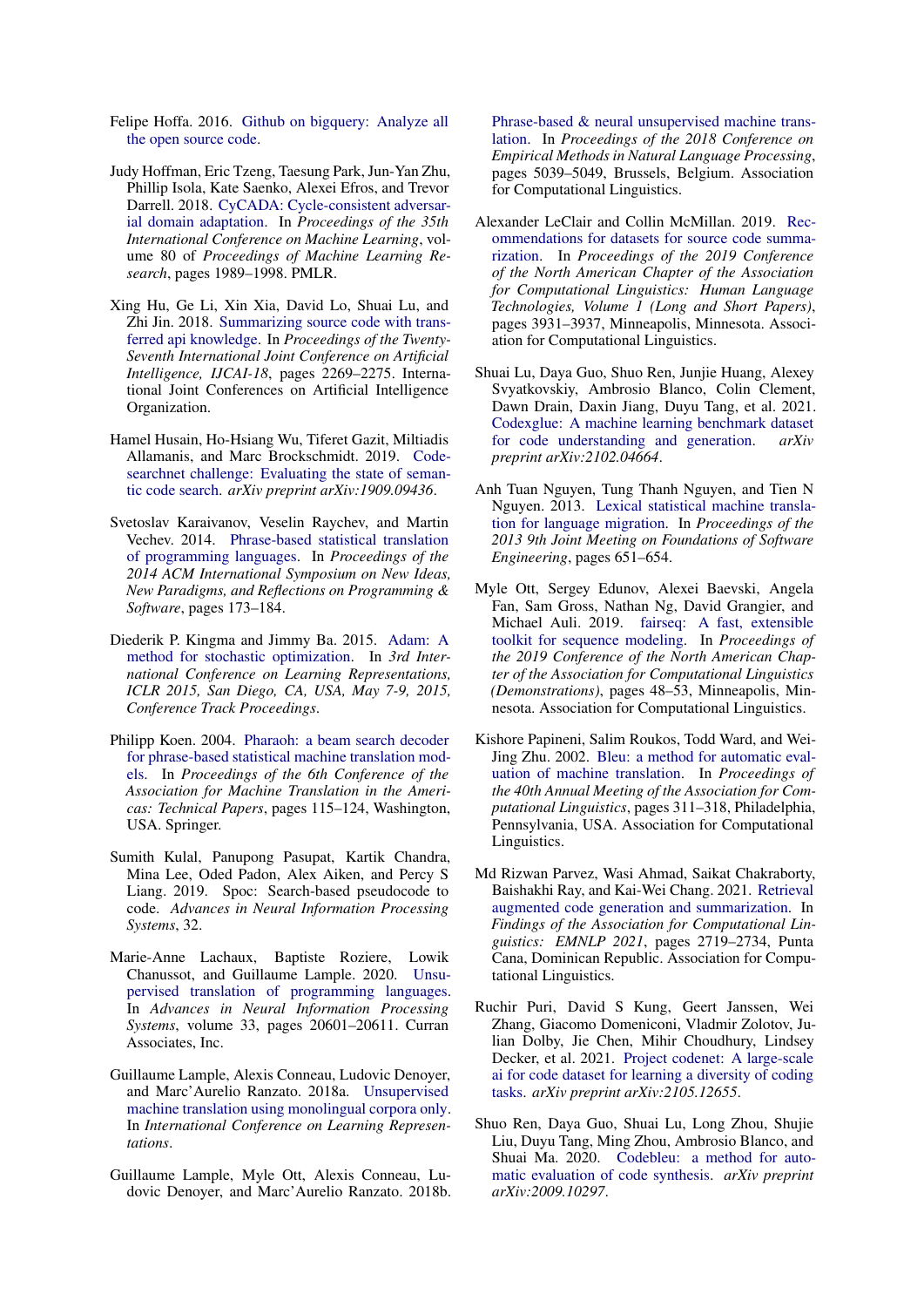- <span id="page-10-1"></span>Baptiste Roziere, Marie-Anne Lachaux, Marc Szafraniec, and Guillaume Lample. 2021. [Dobf: A](https://arxiv.org/abs/2102.07492) [deobfuscation pre-training objective for program](https://arxiv.org/abs/2102.07492)[ming languages.](https://arxiv.org/abs/2102.07492) In *Advances in Neural Information Processing Systems*.
- <span id="page-10-6"></span>Rico Sennrich, Barry Haddow, and Alexandra Birch. 2016. [Improving neural machine translation mod](https://doi.org/10.18653/v1/P16-1009)[els with monolingual data.](https://doi.org/10.18653/v1/P16-1009) In *Proceedings of the 54th Annual Meeting of the Association for Computational Linguistics (Volume 1: Long Papers)*, pages 86–96, Berlin, Germany. Association for Computational Linguistics.
- <span id="page-10-8"></span>Tianxiao Shen, Tao Lei, Regina Barzilay, and Tommi Jaakkola. 2017. [Style transfer from non-parallel text](https://papers.nips.cc/paper/2017/file/2d2c8394e31101a261abf1784302bf75-Paper.pdf) [by cross-alignment.](https://papers.nips.cc/paper/2017/file/2d2c8394e31101a261abf1784302bf75-Paper.pdf) In *Advances in Neural Information Processing Systems 30*.
- <span id="page-10-4"></span>Yuqing Tang, Chau Tran, Xian Li, Peng-Jen Chen, Naman Goyal, Vishrav Chaudhary, Jiatao Gu, and Angela Fan. 2021. [Multilingual translation from de](https://doi.org/10.18653/v1/2021.findings-acl.304)[noising pre-training.](https://doi.org/10.18653/v1/2021.findings-acl.304) In *Findings of the Association for Computational Linguistics: ACL-IJCNLP 2021*, pages 3450–3466, Online. Association for Computational Linguistics.
- <span id="page-10-0"></span>Ashish Vaswani, Noam Shazeer, Niki Parmar, Jakob Uszkoreit, Llion Jones, Aidan N Gomez, Ł ukasz Kaiser, and Illia Polosukhin. 2017. [Attention is all](http://papers.nips.cc/paper/7181-attention-is-all-you-need.pdf) [you need.](http://papers.nips.cc/paper/7181-attention-is-all-you-need.pdf) In *Advances in Neural Information Processing Systems 30*, pages 5998–6008. Curran Associates, Inc.
- <span id="page-10-5"></span>Pascal Vincent, Hugo Larochelle, Yoshua Bengio, and Pierre-Antoine Manzagol. 2008. [Extracting and](https://doi.org/10.1145/1390156.1390294) [composing robust features with denoising autoen](https://doi.org/10.1145/1390156.1390294)[coders.](https://doi.org/10.1145/1390156.1390294) In *Proceedings of the 25th international conference on Machine learning*, pages 1096–1103.
- <span id="page-10-3"></span>Yao Wan, Zhou Zhao, Min Yang, Guandong Xu, Haochao Ying, Jian Wu, and Philip S. Yu. 2018. [Im](https://doi.org/10.1145/3238147.3238206)[proving automatic source code summarization via](https://doi.org/10.1145/3238147.3238206) [deep reinforcement learning.](https://doi.org/10.1145/3238147.3238206) In *Proceedings of the 33rd ACM/IEEE International Conference on Automated Software Engineering*, ASE 2018, page 397–407, New York, NY, USA. Association for Computing Machinery.
- <span id="page-10-2"></span>Yue Wang, Weishi Wang, Shafiq Joty, and Steven C.H. Hoi. 2021. [CodeT5: Identifier-aware unified pre](https://aclanthology.org/2021.emnlp-main.685)[trained encoder-decoder models for code under](https://aclanthology.org/2021.emnlp-main.685)[standing and generation.](https://aclanthology.org/2021.emnlp-main.685) In *Proceedings of the 2021 Conference on Empirical Methods in Natural Language Processing*, pages 8696–8708, Online and Punta Cana, Dominican Republic. Association for Computational Linguistics.
- <span id="page-10-9"></span>Zichao Yang, Zhiting Hu, Chris Dyer, Eric P Xing, and Taylor Berg-Kirkpatrick. 2018. [Unsupervised text](https://dl.acm.org/doi/pdf/10.5555/3327757.3327831) [style transfer using language models as discrimina](https://dl.acm.org/doi/pdf/10.5555/3327757.3327831)[tors.](https://dl.acm.org/doi/pdf/10.5555/3327757.3327831) In *Proceedings of the 32nd International Conference on Neural Information Processing Systems*, pages 7298–7309.
- <span id="page-10-10"></span>Zhirui Zhang, Shuo Ren, Shujie Liu, Jianyong Wang, Peng Chen, Mu Li, Ming Zhou, and Enhong Chen. 2019. [Style transfer as unsupervised machine trans](https://arxiv.org/abs/1808.07894)[lation.](https://arxiv.org/abs/1808.07894) In *Thirty-Third AAAI Conference on Artificial Intelligence*.
- <span id="page-10-7"></span>Jun-Yan Zhu, Taesung Park, Phillip Isola, and Alexei A Efros. 2017. [Unpaired image-to-image translation](https://openaccess.thecvf.com/content_ICCV_2017/papers/Zhu_Unpaired_Image-To-Image_Translation_ICCV_2017_paper.pdf) [using cycle-consistent adversarial networks.](https://openaccess.thecvf.com/content_ICCV_2017/papers/Zhu_Unpaired_Image-To-Image_Translation_ICCV_2017_paper.pdf) In *Proceedings of the IEEE international conference on computer vision*, pages 2223–2232.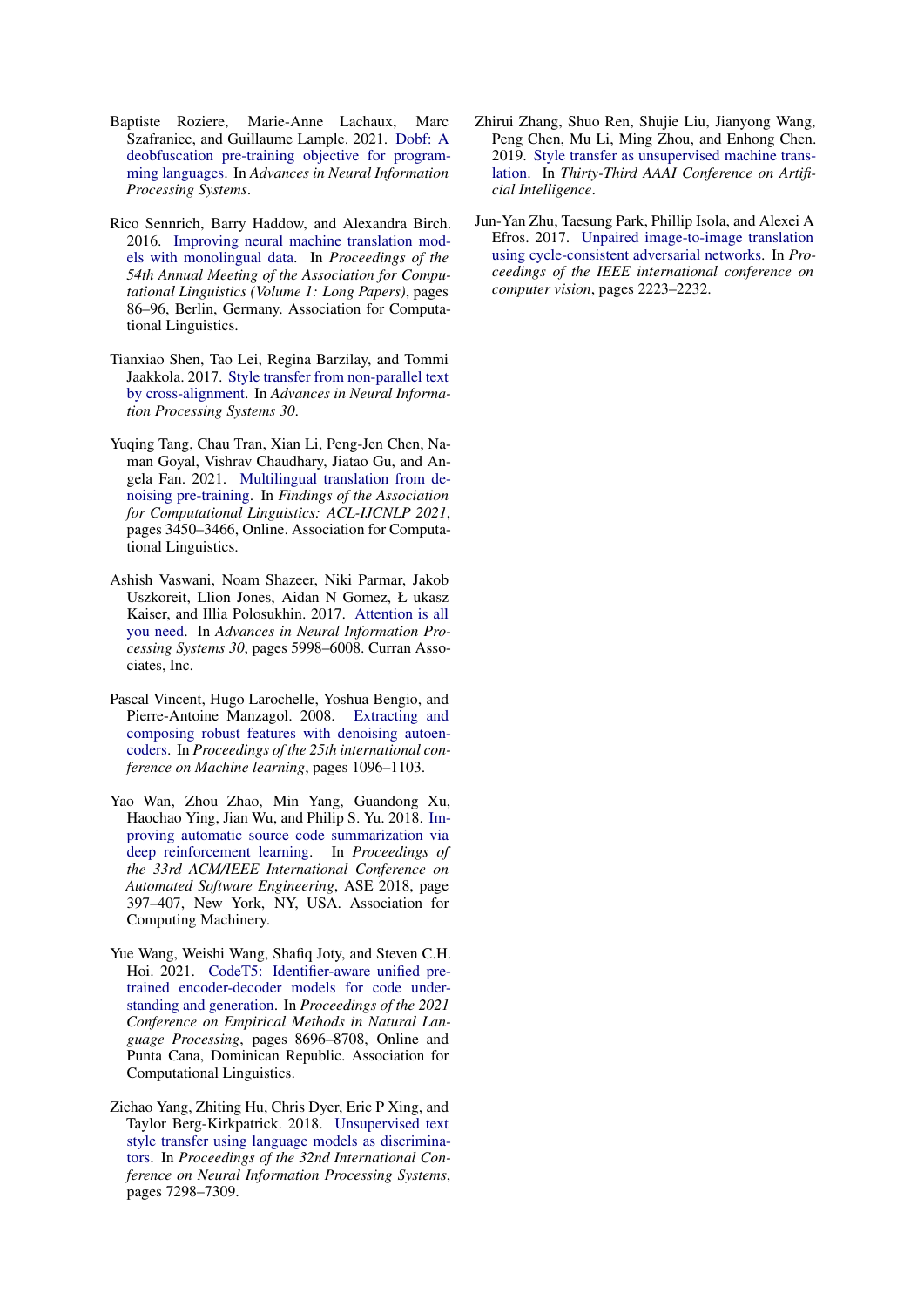<span id="page-11-0"></span>

|                           | TransCoder PLBART |                       |
|---------------------------|-------------------|-----------------------|
| $Java \rightarrow Python$ |                   |                       |
| $\#Tests$                 | 464               | 464                   |
| Error                     | 149               | 146                   |
| Failure                   | 93                | 123                   |
| <b>Success</b>            | 218               | 188                   |
| EM                        | 17                | 24                    |
| Timeout                   | 4                 |                       |
| $Python \rightarrow Java$ |                   |                       |
| #Tests                    | 482               | 482                   |
| Error                     | 201               | 212                   |
| Failure                   | 118               | 108                   |
| <b>Success</b>            | 157               | 154                   |
| EM                        | 6                 | $\mathcal{D}_{\cdot}$ |
| Timeout                   | 6                 | 8                     |

# Supplementary Material: Appendices

Table 6: Detailed results of computational accuracy using greedy decoding for Java  $\leftrightarrow$  Python translation.

## A Analysis of Computational Accuracy

Table [6](#page-11-0) shows the breakdown of computational accuracies for Java-to-Python and Python-to-Java translation for TransCoder and our proposed approach using PLBART. We execute the generated function and match the output *w.r.t.* the expected output. TransCoder results in 149 error cases, 93 failure cases, and 218 success cases in Java-to-Python translation, with 17 solutions matching the ground truth. In contrast, PLBART results in 146 error cases, 123 failure cases, 188 success cases. Out of these 188 successes in PLBART, 24 solutions exactly match the target solution.

For Python-Java translation, TransCoder results in 201 errors, 118 failures, and 157 successes, out of which 6 are an exact match. On the other hand, in the case of PLBART, there are 212 error cases, 108 failure cases, and 154 success cases, out of which 2 exactly match the target solution.

## B Error Analysis

We further analyze the error cases for TransCoder and our proposed approach using PLBART. Since Python is an interpreted language, syntactic and semantic errors are caught at runtime. Thus, we categorize all errors for Java-to-Python translation as runtime errors. Table [7](#page-11-1) shows the errors in both Java-to-Python and Python-to-Java translation. While PLBART is susceptible to TypeError,

<span id="page-11-1"></span>

| <b>Error Category</b>               | TransCoder PLBART |     |
|-------------------------------------|-------------------|-----|
| #Errors (Java $\rightarrow$ Python) | 149               | 146 |
| Compilation                         |                   |     |
| Runtime                             | 149               | 146 |
| TypeError                           | 47                | 61  |
| <b>IndexError</b>                   | 18                | 20  |
| NameError                           | 17                | 16  |
| ValueError                          | 11                | 15  |
| <b>UnboundLocalError</b>            | 13                | 11  |
| Others                              | 17                | 14  |
| SyntaxError                         | 26                | 9   |
| #Errors (Python $\rightarrow$ Java) | 201               | 212 |
| Compilation                         | 151               | 180 |
| TypeError                           | 89                | 108 |
| CantFindSymbol                      | 23                | 30  |
| SyntaxError                         | 14                | 25  |
| <b>BadOperand</b>                   | 15                | 12  |
| Others                              | 10                | 5   |
| Runtime                             | 50                | 27  |
| IndexOutOfBoundsE.                  | 40                | 15  |
| NumberFormatE.                      | 5                 | 6   |
| NullPointerE.                       | $\overline{c}$    | 3   |
| Others                              | 3                 | 3   |

Table 7: Category of errors made by the TransCoder and PLBART translation models. The error categories are sorted based on the PLBART's error count on the respective category. In Python  $\rightarrow$  Java runtime error categories, "E." stands for "Exception".

TransCoder is disproportionately susceptible to SyntaxError. In the case of Python-to-Java translation, PLBART exhibits more Compilation errors, but TransCoder exhibits more Runtime errors. The most common type of compilation errors in both TransCoder and PLBART is TypeError. The most common runtime error in Python-to-Java translation is InderOutOfBoundException for both models, where TransCoder exhibits more than twice the number of such errors in PLBART.

Finally, we identified the top five error categories (which accounts for 123 errors out of 146) exhibited by PLBART in Java-to-Python translation and analyzed the error messages. In most cases, TypeError and ValueError are due to mismatch in underlying data type of variable. Table [8](#page-12-0) shows the detailed statistics of different error types, sub-types, and their frequencies.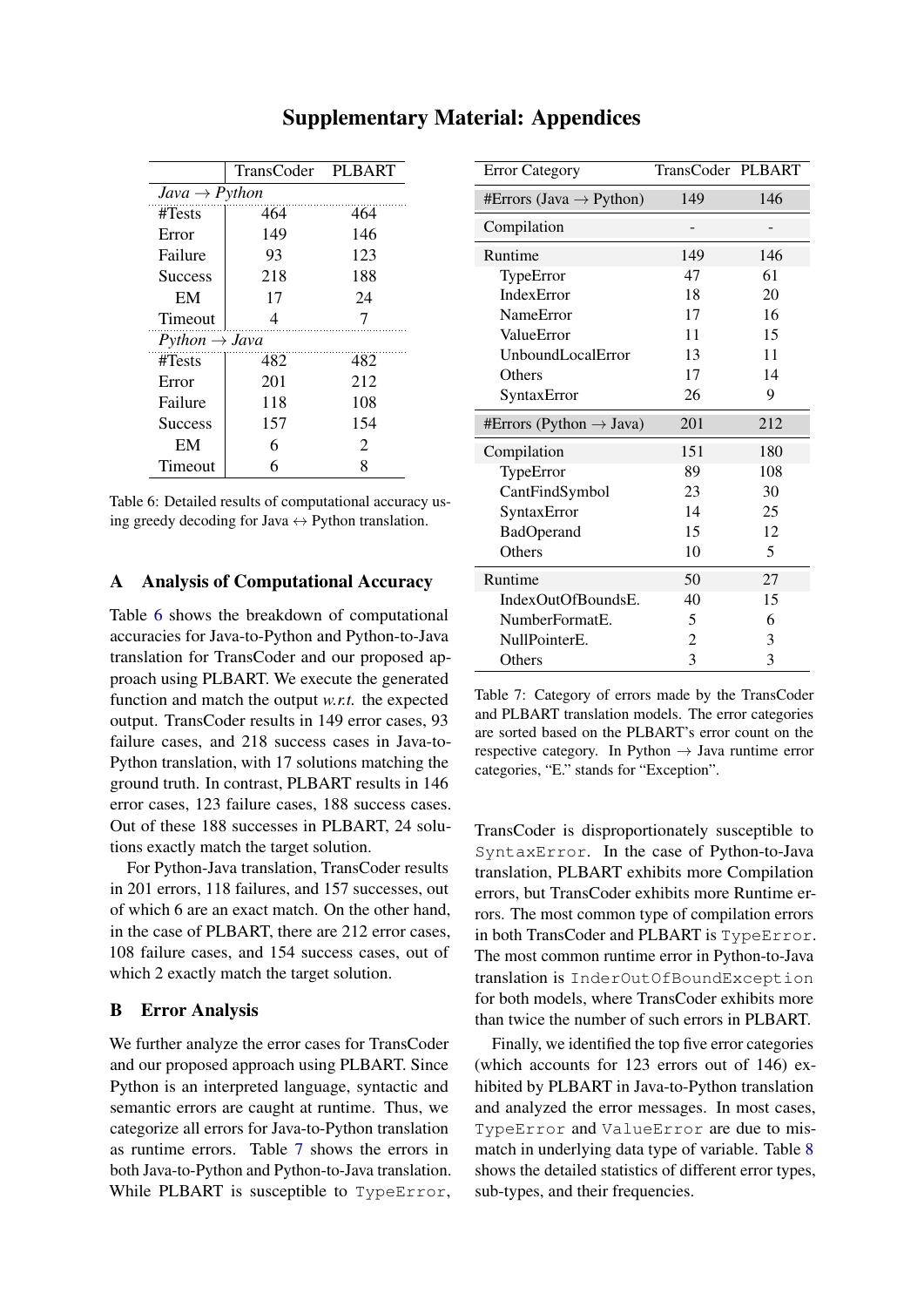<span id="page-12-0"></span>

| <b>Error Category</b>                                               | Count          |
|---------------------------------------------------------------------|----------------|
| <b>Type Error</b>                                                   | 61             |
| list indices must be integers or slices, not $\bf{A}$               | 18             |
| A object does not support item assignment                           | 13             |
| A object cannot be interpreted as an integer                        | 8              |
| unsupported/bad operand type(s)                                     | 10             |
| int object is not iterable/callable/subscriptable                   | 6              |
| Others                                                              | 6              |
| <b>Index Error</b>                                                  | 20             |
| <b>B</b> index out of range                                         | 19             |
| others                                                              | 1              |
| Name Error                                                          | 16             |
| name $C$ is not defined                                             | 16             |
| Value Error                                                         | 15             |
| not enough values to unpack                                         | 7              |
| too many values to unpack                                           | 3              |
| the truth value of an array with more than one element is ambiguous | 3              |
| others                                                              | $\overline{2}$ |
| <b>Unbound Local Error</b>                                          | 11             |
| local variable <b>D</b> referenced before assignment                | 11             |

Table 8: Analyzing the five most frequent error cases (123 out of 146) encountered in PLBART generated Java to Python translation. A and B indicate {bool, int, tuple, str, range} and {string, list}, respectively. C and D indicate identifier (class, function, variable) names.

# C Qualitative Examples

Figure [4](#page-13-1) shows an example of Java-to-Python translation by PLBART. The translated code is both syntactically and semantically correct *i.e.,* our compiler could successfully parse and build the translated code. It passed 2 test cases out of 10 when executed. The translated code is slightly different from the input Java code. In particular, line 13 in the input Java code is a loop that iterates backward (decreasing order). However, line 12 in the generated python code iterates forward (increasing order). If the generated python code was range  $(c-1, 0,$  $-1$ ) instead of range(c-1), it would pass all the test cases. We attribute such behavior to the fact that range  $(*)$  is much more frequent pattern than range  $(*, 0, -1)$  in python code.

## D TransCoder vs. PLBART

As we consider TransCoder as the primary baseline of our proposed approach using PLBART, for the sake of fairness, we compare them in terms of model structure and training setting. Table [9](#page-13-0) presents the comparison. TransCoder and PLBART both use the Transformer [\(Vaswani et al.,](#page-10-0) [2017\)](#page-10-0) architecture, but TransCoder is a twice as large model as PLBART. Both the models have gone through a two-stage training process. In Stage-1, TransCoder is pre-trained via MLM using 920B tokens, while PLBART is pre-trained via DAE using 87B tokens. In Stage-2, TransCoder leverages 625M tokens and jointly trained via DAE and BT. In comparison, PLBART is trained via BT using 430M tokens.

Why TransCoder does not suffer from the same language generation issue? In Stage-1 pre-training, TransCoder only trains the Transformer Encoder and then initializes a decoder with Encoders' parameters, and the cross attention sublayers are randomly initialized. We speculate that such random initialization leaves TransCoder unbiased towards generating in the same language as input. Moreover, PLBART uses language ID token as a prefix to generate in the target language. We noticed that PLBART's decoder disregards the prefix token if not fine-tuned to generate in the target language. On the other hand, TransCoder uses language embeddings with each token in the input. Intuitively, this does not allow the TransCoder's decoder to ignore the language